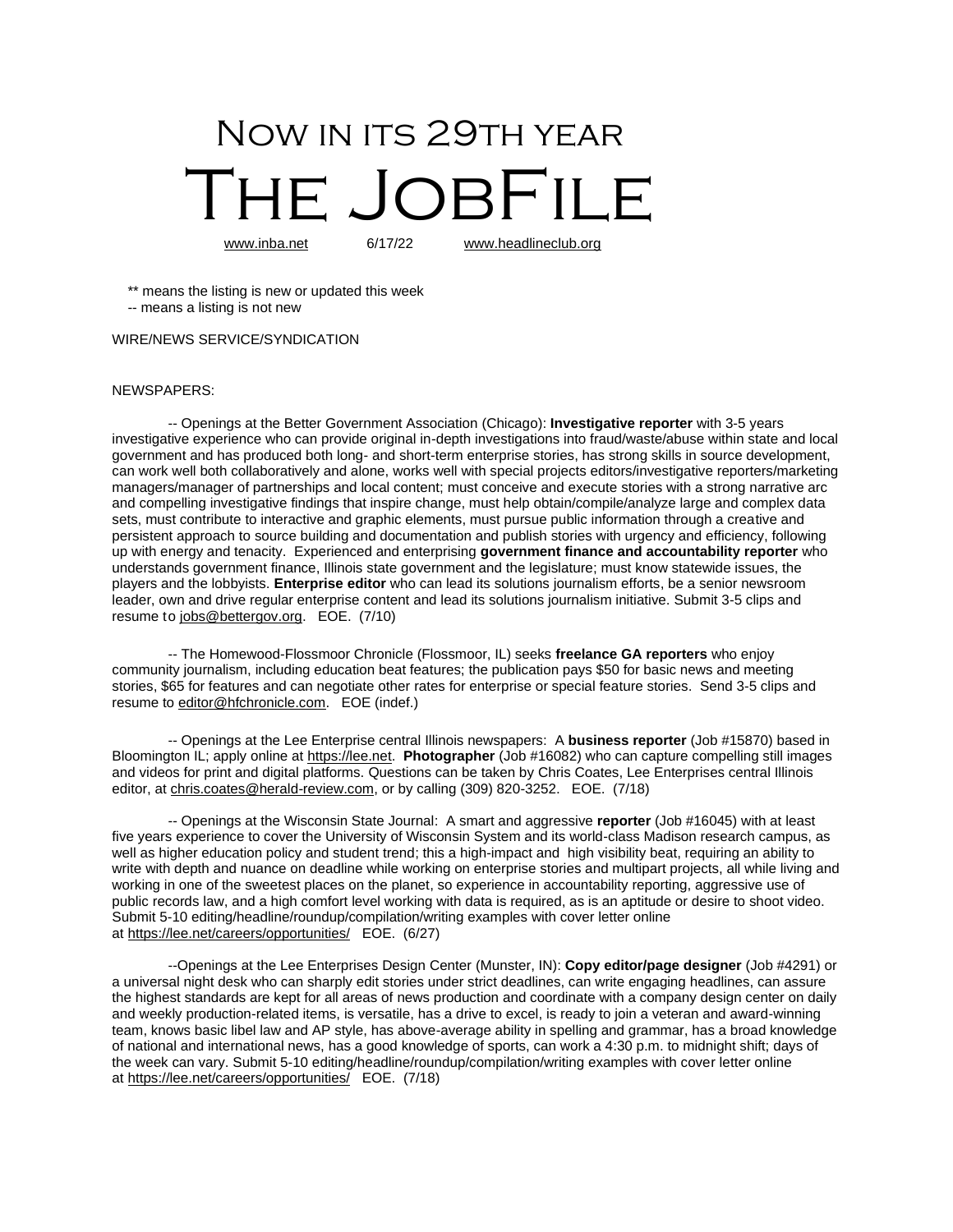\*\* The Wisconsin State Journal (Madison, WI) seeks a **higher education reporter** (Job #16045) who is smart and aggressive, can cover the University of Wisconsin System and its world-class Madison research campus, can pursue other stories on higher education policy and student trends in a high-impact, high visibility beat; must have the ability to write with depth and nuance on deadline while working on enterprise stories and multipart projects. Apply online a[t www.lee.net.](http://www.lee.net/) EOE. (7/18)

\*\* The Times of Northwest Indiana (Munster, IN) seeks a full-time **copy editor** (Job #5294) who is detail driven on journalistic standards, is fluent in AP style and is passionate about moving valuable content through the process from reporters and editors to the reader in both print and digital platforms. Apply online at [www.lee.net.](http://www.lee.net/) EOE. (7/18)

-- Openings at The State (Columbia, SC): **Politics reporter** who can cover a legislature known for being both colorful and contentious as well as some of the nation's top political personalities, including Nikki Haley, Lindsey Graham and Tim Scott; must be able to handle a demanding mix of daily beat coverage and long-form enterprise, is deeply curious about political power and those who wield it has experience covering politics and elections and has a track record of using public records and data to find hidden stories. Apply online a[t https://mcclatchy.com.](https://mcclatchy.com/) (6/24)

-- Openings at the Charleston (SC) Post and Courier: **Assistant managing editor for expansion markets**  who will be a player/coach, will oversee story assignments, edit for Columbia news reporters, will serve as team leader when the ME is on vacation or on other assignments, can regularly produce compelling stories and can choose a beat you want to cover; clips and resume to Andy Shain, managing editor for expansion, at [ashain@postandcourier.com.](mailto:ashain@postandcourier.com) **Education reporter** who will cover meetings, conduct enterprise reporting and do some photography; applicants should be self-motivated with the ability to generate story ideas and field assignments from editors; resume and a letter outlining how you think you fit the bill, to Autumn Phillips, executive editor, at [aphillips@postandcourier.com.](mailto:aphillips@postandcourier.com) A nimble **reporter** to cover the Columbia area and whose stories can range from the hub of state government tp the University of South Carolina, a growing restaurant and entertainment scene, Lake Murray and one of the state's most-heavily Democratic counties – which neighbors a dominant Republican county; clips and resume to Andy Shain, Columbia-area ME, at [ashain@postandcourier.com.](mailto:ashain@postandcourier.com) A **quick-response reporter** to cover breaking news of all kinds across all platforms for a family-owned newspaper that covers breaking news a bit differently, pursuing the stories that matter most to readers instead of chasing every crime, crash or fire; clips and resume to Steve Garrison, quick response editor, at [sgarrison@postandcourier.com.](mailto:sgarrison@postandcourier.com) (6/24)

-- The Aiken (SC) Standard seeks **multimedia reporters with** experience in a newsroom environment along with strong editing, multimedia and photography skills; assignments will range from crime and courts, event coverage, breaking news, coverage of government meetings and feature profiles to more in-depth enterprise pieces. E-mail resume and 3-5 clips to John Boyette, executive editor, at [jboyette@aikenstandard.com.](mailto:jboyette@aikenstandard.com) No calls. (6/24)

# MAGAZINE:

-- The monthly newsmagazine In These Times (Chicago) which has covered politics and social movements from the left since 1976, seeks an **investigative editor** with at least three years experience who is passionate about progressive politics, movement and electoral, is savvy at translating enthusiasm into compelling coverage that drives social change, can manage others and to deliver fact-checked copy in a deadline-driven environment, has a vision for achieving social impact through areas of coverage, such as (but not limited to): labor, climate change, racial justice, migrant rights, police accountability, Native rights, rural America, corporate capture of government, alternatives to capitalism and moving the Democratic Party left; must be comfortable editing a variety of stories, including hard news, long-form features, opinion and cultural commentary. Apply online at [https://inthesetimes.com.](https://inthesetimes.com/) EOE. (7/18)

\*\* The Green Market Report (Chicago and 21 other cities) seeks **reporters** (Job #R-10535) who are familiar with the cannabis industry and the legal and regulatory issues surrounding it; the editors seek self-starter who can cultivate sources, develop their own story ideas and write authoritatively on a wide range of subject, generating daily digital stories as well as print stories based on the news of the day and broader trends, finding fresh angles to stories that the competition doesn't. Apply online a[t https://crain.com.](https://crain.com/) EOE. (7/18)

-- StreetWise (Chicago, IL) seeks volunteer (as in unpaid) **freelance writers and photographers** who can contribute items to the weekly paper on a regular basis on such topics as public education, real estate, sports, politics and entertainment in beat fashion, attending live events. Send 2-4 work samples and resume to Suzanne Hanney, editor, 1201 W. Lake St., Chicago, IL 60607, fax (312) 554-0770 or e-mai[l suzannestreetwise@yahoo.com.](mailto:suzannestreetwise@yahoo.com) EOE (Indef.)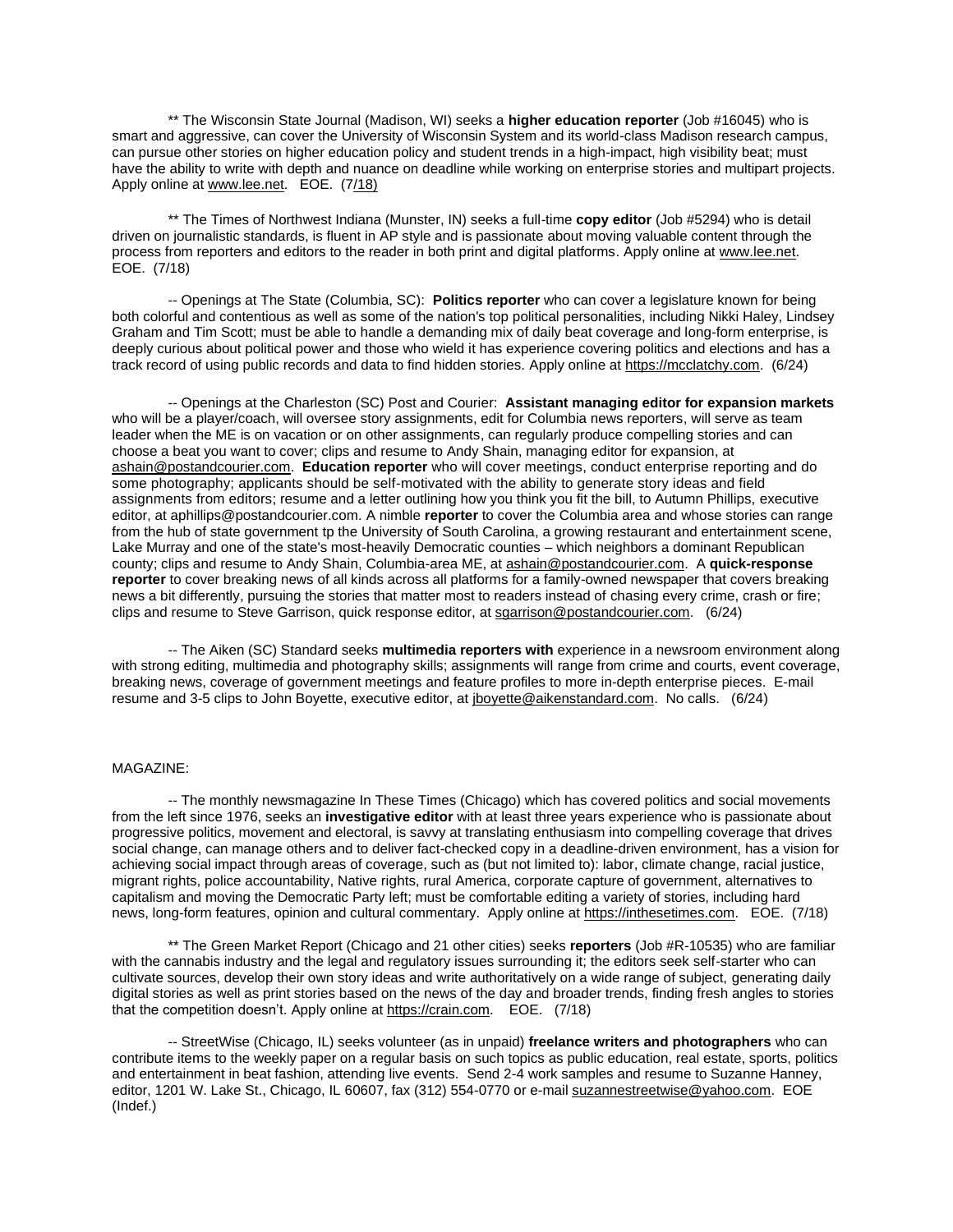-- Openings at South Carolina Living magazine (Cayce, SC): **Writers** who can produce 350- to 500-word profiles of World War II veterans to be compiled in booklet/book form; must have the ability to travel the state to conduct in-person interviews, have a digital camera capable of shooting high-res (300 dpi) images to deliver current images of each subject, have the capability to provide an audio recording of each interview for fact-checking purposes and have a demonstrated ability to tell a veteran's story through anecdotes and interesting and accurate quotes, all delivered in a short format on tight deadlines; pay is \$150 per profile; download the guidelines for the project a[t https://ecscscliving.box.com/s/fvl1a3m6vn1o0lpq72zs,](https://ecscscliving.box.com/s/fvl1a3m6vn1o0lpq72zs) and be prepared to supply one clip that best demonstrates your ability to deliver on the project and a short e-mail outlining your qualifications; profiles will be assigned on tight deadlines as veterans are identified; those who excel with this project will be considered for parttime and freelance work with the magazine. (Indef.)

#### NEWSLETTER:

--WBEZ-FM, Chicago seeks an experienced **newsletter reporter** (Job #469) who can bring essential news and features coverage to a fast-growing audience for WBEZ news content, working with WBEZ's newsroom of reporters and editors to summarize and contextualize the big stories of the day and enterprise lead stories, has exceptional writing skills and can explain complex news stories with a distinct voice in clear and conversational language; familiarity with Chicago's arts and culture scene is a plus, as well as an interest in business/transportation/the environment; will be an integral part of a small team creating a high-profile and habitforming editorial product. For a complete job description and to apply, go online to [https://www.wbez.org.](https://www.wbez.org/) EOE. (6/22)

#### NETWORK/CABLE:

\*\* Openings at News Nation, Chicago, IL: **Anchor/producer** (Job #REQ-17873) with 3-5 years experience who will provide key editorial support to another anchor with duties that include assisting in the writing of anchor packages, drafting and editing interview questions, copy editing and rewriting scripts, collecting and sharing editorial updates during breaking news coverage, and providing ongoing logistical and administrative support for the anchor. **Segment producer** (Job #REQ-18689) responsible for contributing story ideas, writing stories and segments, compiling elements to support those stories, and organizing them within an energetic and memorable broadcast, solving problems and forming the editorial direction of the show. **Senior producer** (Job #REQ-16037) who can play a key leadership role on a show team helping to devise show editorial and booking strategy and coordinating show production. Apply online a[t www.nexstar.tv.](http://www.nexstar.tv/) EOE. (7/18)

## TELEVISION:

\*\*Openings at CBS-owned WBBM-TV, Chicago: **Supervising producer** (Job #22252) who can conceive and implement daily news programs for linear and stream; must have background as an energetic/aggressive/visual show producer who can bring creative and fresh ideas to a newscast.

**Newswriter/producer** (Job #5370) who can conceive and execute daily news programs, is energetic, is aggressive, and can bring creative and fresh ideas to a newscast; must have solid news judgment and ability to support overall quality of the newscast with a keen eye for detail, including spelling, fact checking, balance and fairness. **Per-diem writer/producer** (Job #9347) with the same abilities. Groundbreaking **videographer** (Job #10084) who has a passion for storytelling, thrives on the details, presents content that is accurate and captivating and can uncover great stories; NPPA background a plus. Full-time (Job #6689) and per diem **reporter** (Job #17254) with five years reporting experience, preferably in a top-20 market; familiarity with the Chicago market is a plus*.* Apply online at [https://viacomcbs.careers.](https://viacomcbs.careers/) EOE. (7/18)

-- Openings at WGN-TV, Chicago**: Capitol bureau chief** (Job #REQ-16707) who can turn daily stories for Nexstar stations in Chicago (WGN-TV), St. Louis (KTVI), Champaign/Springfield (WCIA), Peoria (WMBD), Rockford (WTVO) and Rock Island/Moline (WHBF); content will emphasize legislative issues in the State of Illinois, campaign efforts of candidates pursuing office, coverage of legislative sessions in Springfield and a significant amount of investigative work digging into the political maneuverings of Illinois leadership. **Midday anchor/reporter** (Job #REQ-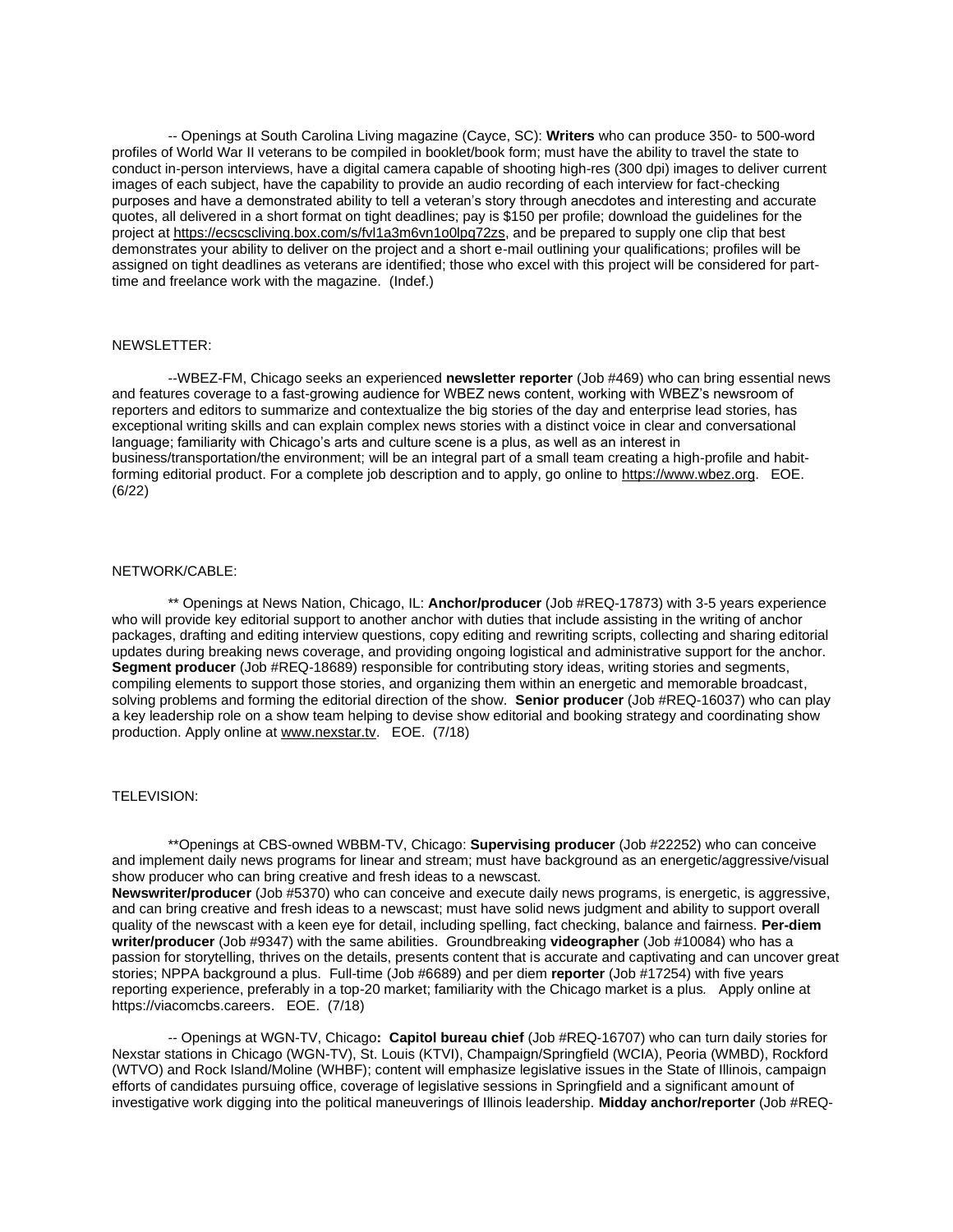13882) who can present news in a clear and concise manner, while upholding the station's high journalistic standards, be involved with every aspect of the broadcasts including breaking news and live interviews on a variety of topics, can work with producers on segment ideas, can help with writing and proofreading scripts, use various social media platforms to engage with the audience and provide updates to news stories and can enterprise and develop stories regularly. **Videographer**/**editor** (Job #REQ-13973) responsible for the operation of cameras, editing and microwave equipment used in electronic newsgathering**. Full-time reporter (**Job #REQ-15983) and **part-time reporter** (Job #REQ-18396), each of whom has the ability to generate relevant story ideas, can write to video, can execute compelling live shots has solid news judgment, has strong reporting skills, can deliver breaking news with urgency and context, is a true team player and brings positive, inclusive energy to the newsroom; must be a critical thinker, knows the right questions to ask is a versatile and enterprising self-starter who is fast, efficient and works well under tight deadlines; anchoring experience is a plus, for fill-in opportunities. **Sports anchor/reporter** (Job #REQ-17277) with five years experience for its evening and late newscasts, and its nightly show GN Sports. **Assignment editor** (Job #REQ-18389) with at least 3-5 years experience who can dispatch crews, coordinate logistics, track stories from all sources, participate in daily story meetings, collaborate with producers and executive producers, assist in development/planning/follow-up and the flexibility to work any shift. **Producer** (Job #REQ-14897) who will be responsible for producing a daily one-hour show as well as writing stories, planning segments, and posting social media; candidates must be resourceful, energetic, and teamwork-oriented. **Writer** (Job #REQ-18713 and REQ-18694) who has the ability to generate stories with urgency and context, is a true team player and brings positive, inclusive energy to the newsroom; must be a critical thinker, knows the right questions to ask is a versatile and enterprising self-starter who is fast, efficient and works well under tight deadlines; anchoring experience is a plus, for fill-in opportunities. Apply online at [www.nexstar.tv.](http://www.nexstar.tv/) EOE. (7/18)

--Openings at WGEM-AM/FM/TV, Quincy, IL: Motivated **executive producer** who is a strong writer, can collaborate with people and can grow content. **Producer** whose focus will be on producing real-time content for broadcast and digital platforms. **Weekend anchor/reporter-videographer** who is a hands-on and experienced journalist who can produce and anchor Saturday and Sunday newscasts, post digital content and work closely with weekend reporters. **Experienced reporter/videographer** (multimedia journalist) who wants to be coached and challenged every day to achieve full potential, while working in a state-of-the-art digital newsroom; will shoot/write/edit content for digital and broadcast platforms; during newscasts, will be teamed with a photojournalist for active LIVE storytelling. **Videographer** with the same abilities. Send resume, references and links to work to Chad Mahoney, ND, WGEM-AM/FM/TV, 513 Hampshire, Quincy, IL 62301 or e-mail [cmahoney@wgem.com.](mailto:cmahoney@wgem.com) EOE. (7/8).

-- Openings at WHBF-TV, Rock Island, IL: **Capitol bureau chief** (Job #REQ16707) (see WGN-TV listing). A dynamic and experienced **morning news anchor/reporter-videographer** (Job #REQ-13645) with at least 3-to-5 years experience who can conduct interviews, can review and correct copy, is clear and concise, responds quickly to breaking news, can edit video, meets deadlines, has good news judgment, can determine a story's emphasis and can provide information that is complete and accurate. **Anchor/reporter** (Job #REQ-14920) with at least three years experience who serves as the primary presenter of news stories and other content for all platforms in a manner that is clear, engaging and meaningful to news consumers. High-profile **sports reporter** (Job #REQ-15822) who loves sports and will primarily cover the Iowa Hawkeyes; must win coverage of big events, plan/produce/report/shoot/write/voice/edit/feed content for both sports and news on all platforms in a manner that is clear/engaging/meaningful to news consumers; some travel will be required. Superstar **reporter/videographer (**multimedia journalist – Job #REQ-178**30)** with two years experience who can report/shoot/edit stories, can develop contacts, can enterprise story ideas, is proficient in Associated Press style/Photoshop/Basic HTML, has strong grammatical skills with a demonstrated ability to edit and self-edit and has familiarity with content management systems and SEO. Superstar morning show **meteorologist** (Job #REQ-17203) who can assist in writing/copy edit/research/coordinate weather programming and other content and can respond to breaking and/or severe weather events and other urgent newsrooms situations as required. **Weekend meteorologist** (Job #REQ-17953-1) with the same abilities. Apply online a[t https://nexstar.tv.](https://nexstar.tv/) EOE (8/10)

-- Openings at WEEK-TV/Heart of Illinois ABC, Peoria, IL: **Producer** who will produce daily newscast items, decide the order in which stories will be told, write teases and other content, time news programs, edit video, and post video to the website. A dynamic and experienced **reporter/videographer (**multimedia journalist) with two years experience who can report/shoot/edit stories, can develop contacts and can enterprise story ideas. **Weekend sports anchor/reporter** who is passionate about sports, can command the sports anchor desk and can find compelling sports stories three days during the week. Apply to Leon Hendricks, ND, WEEK-TV, 2907 Springfield Rd., East Peoria, IL 61611 or e-mail [lhendricks@week.com.](mailto:lhendricks@week.com) EOE (6/19)

-- Openings at WMBD/WYZZ-TV, Peoria, IL: **Capitol bureau chief** (Job #REQ16707) (see WGN-TV listing). **Videographer** Job #REQ-17825) who can research/write/capture visual content and edit general assignment stories for multiple platforms. **Producer** (Job #REQ-17828 and REQ-18262) who will produce daily newscast items, decide the order in which stories will be told, write teases and other content, time news programs, edit video, and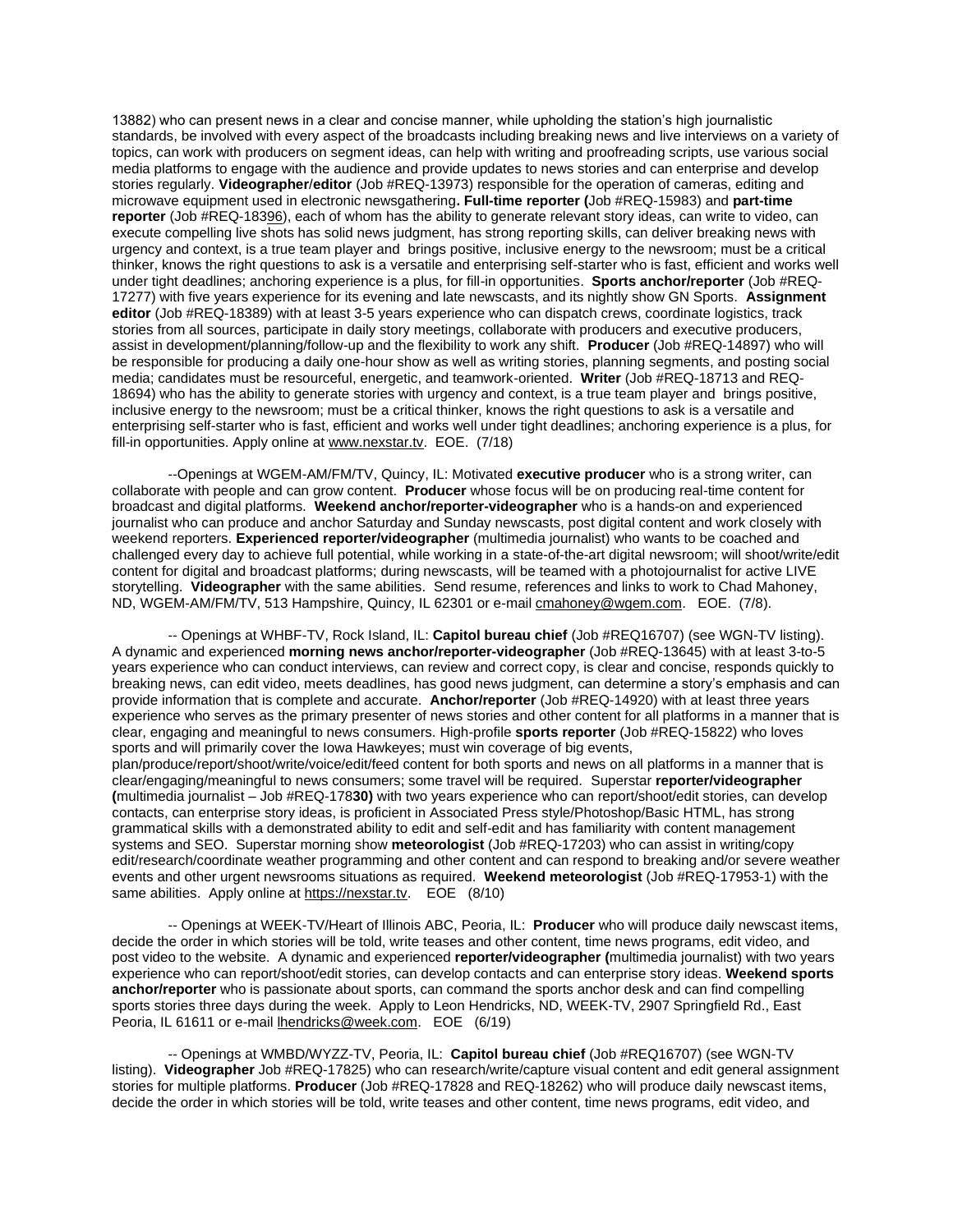post video to the website. Driven **weekend sports anchor/reporter** (Job #REQ-17241) who can produce and anchor sports reports for all platforms in a manner that is clear, engaging and meaningful to news consumers. contributing story ideas; writing stories; organizing them within an energetic and memorable newscast or digital content for the Web. **Associate producer** (Job #REQ-17761) who can contribute story ideas/write stories/organize them within an energetic and memorable newscast or digital content for the Web. Apply online a[t https://nexstar.tv.](https://nexstar.tv/) EOE. (7/31)--

-- Openings at WCIA-TV, Champaign, IL: **Capitol bureau chief** (Job #REQ16707) (see WGN-TV listing). Demo and resume to Andy Miller, ND, WCIA-TV, 519 S. Neil. St., Champaign, IL 61820. EOE. (7/10)

--Openings at WCCU-TV, Champaign, IL: A dynamic **evening anchor** who will be part of a news share for the Quincy market located in Champaign; must bring a unique combination of journalistic and broadcasting skills to provide content for local broadcast and digital platforms, as well as maintain a robust presence on social media pages. A high-energy, aggressive, creative and hard-working **producer** for its evening newscast who will be responsible for the content of the weathercast on-air and on digital platforms, working as a member of its main evening news team; must deliver the daily weather forecasts, record forecasts for multiple broadcast and digital platforms, as well as media partners, also issuing warnings and alerts, producing graphics and maps, and reporting live during severe weather. Dynamic **anchor** for its weekend newscasts who can bring a unique combination of journalistic and broadcasting skills to the table, can provide content for local broadcast and digital platforms, as well as maintain a robust presence on WCCU-TV social media pages. **Reporter/videographer** (multimedia journalist) who can handle a variety of stories. Dynamic weekend **anchor/reporter** who has a clear understanding of how to dig for a story, research it, write it with an edge, can use strong storytelling and TV production to make stories memorable; must have strong writing skills. Apply online at [http://sbgi.net.](http://sbgi.net/) EOE. (7/4)

 -- Openings at WICS-TV, Springfield, IL: **Weekend anchor/reporter-videographer** who will be required to produce daily content on a variety of platforms that include the Web and social networks; must be available nights and on weekends. Experienced **videographer** who can see beyond the lens, can bring back compelling stories, has a passion for storytelling, can shoot on HD using media cards, can edit on desktops and laptops, has great people skills and has a strong work ethic.

A dynamic **reporter** who is an outstanding journalist, has a great personality, produces content regularly, has competitive passion to win, is open to innovation, embraces social media and knows how to consistently engage with the audience. Experienced **producer** who will have day-to-day responsibilities. Experienced **video editor** who can edit compelling stories. Weekend **sports anchor/reporter** who can produce daily content on a variety of platforms including the Internet and social networks, along with performing other duties as assigned by the news managers, someone who has a clear understanding of how to dig for a story, research it, write it with an edge, and use strong storytelling and TV production to make it impactful and memorable. It is important to have strong writing skills and to have knowledge of current events. Apply online at [http://sbgi.net,](http://sbgi.net/) then send a link or DVD of recent work, with resume to the WICS-TV ND, 2680 E. Cook St., Springfield, IL 62703. No calls. EOE (8/14)

--WRSP-TV, Springfield, IL seeks a dynamic **evening anchor** with at least two years experience who has a unique combination of journalistic and broadcasting skills and can provide content for use over-the-air and on social media pages. Apply online a[t https://www.sbgi.net.](https://www.sbgi.net/) EOE. (8/14)

-- Openings at WSIL-TV, Carterville, IL: A career-minded **assistant news director** with at least four years managerial experience who has strong leadership skills, can drive WSIL's editorial process, can constantly guide its multi-media journalists and producers to develop news content on all platforms, manage a continuous flow of information to its digital platforms/mobile devices/social networking sites/local news broadcasts, shines at showcasing content, whether it's a special project or daily news story, has superior news judgment and can work closely with the assignment editor/social media/digital content manager to ensure comprehensive coverage on all platforms; will oversee daily news operations in partnership with the ND. **Bureau reporters** who can work remotely in locations throughout the station's expansive viewing area in four states – Illinois, Missouri, Kentucky and Tennessee. Passionate and experienced **producer** whose schedule will include weekends, and will be responsible for generating content for TV, web, mobile and social networking. Apply online a[t https://allenmediabroadcasting.com.](https://allenmediabroadcasting.com/) EOE. (6/21)

-- Openings at WTMJ-TV, Milwaukee, WI: **Reporter/videographer** (Job #JR029189 and JR029235) who can interview important newsmakers, can ask questions to generate answers that shed light and provide new information viewers would not have found out about otherwise and has the ability to produce long-form stories that add substance and perspective on issues that are relevant and important to Milwaukee as well as southeast Wisconsin. Part-time **producer** (Job #JR029392) with at least two years experience who is a newsroom leader, is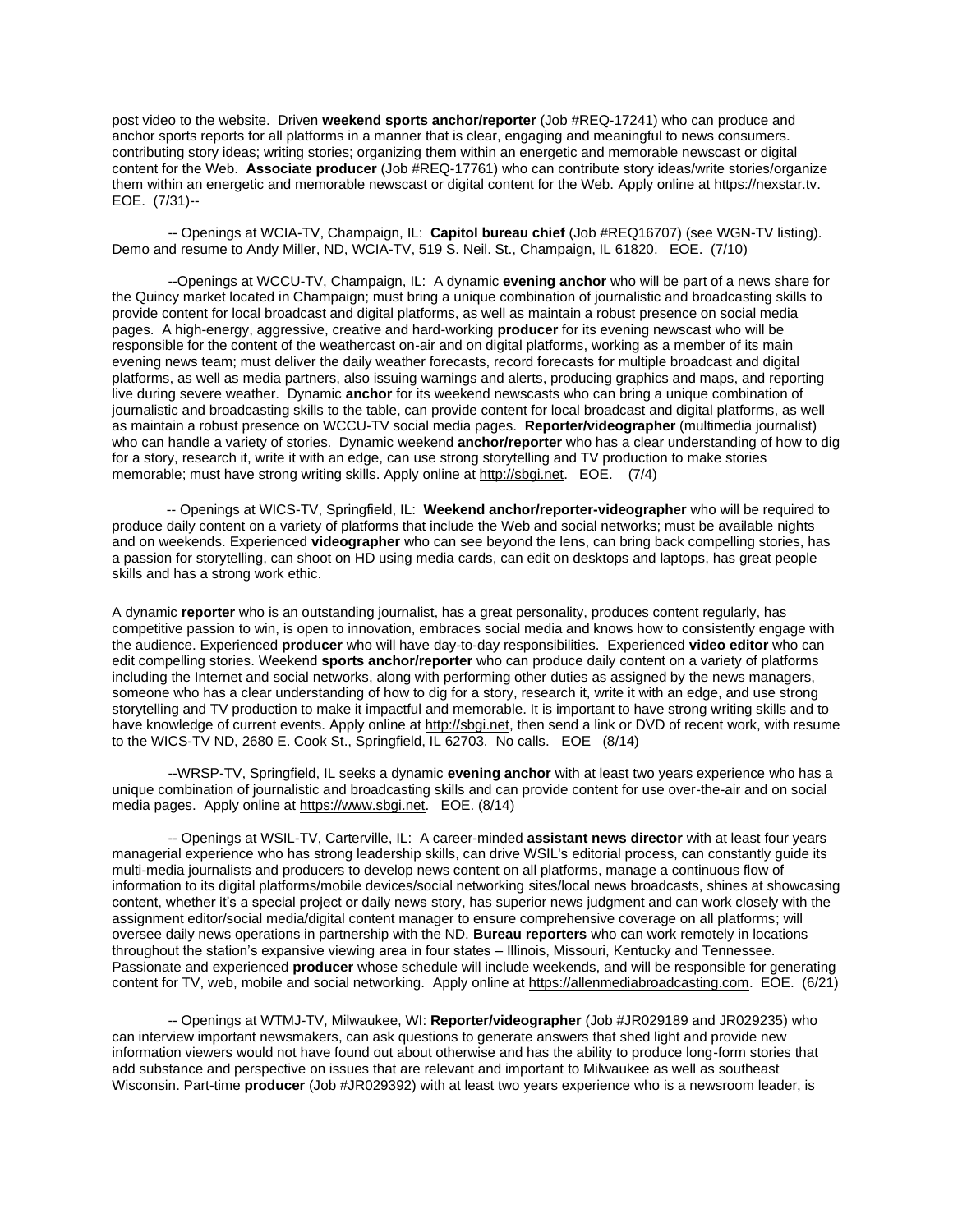looking for a challenging opportunity, can create/lead/organize content for multiple platforms and has strong editorial, journalistic, organizational and communication skills. Apply online at [www.scripps.com.](http://www.scripps.com/) EOE. (7/10)

-- Openings at WDJT-TV, Milwaukee, WI: **Producer** who can execute news content for timely and compelling newscasts and digital content using contemporary graphics and production techniques; must work with reporters and photojournalists on assigned content, develop ideas, research topics and book guests, log footage, and organize scripts and rundowns. **Reporter/videographer** who has a passion for covering local news, takes initiative in generating stories, excels in live coverage, ad-libs effortlessly, engages with the community, connects with viewers on broadcast/digital/social platforms is energetic/engaging/experienced/professional, has strong writing and enterprise reporting skills and solid news judgment. **Videographer/video editor** who can capture and edit visual content for multiple platforms and operate various news gathering equipment, including but not limited to microwave live truck, video camera, and video editing equipment. Send tape/DVD and resume where not otherwise indicated to the WDJT/WYTU-TV HR Dept., 809 S. 60<sup>th</sup> St., Milwaukee, WI 53214, fax (414) 607-8189 and apply online at www.cbs58.com/category/306511/job-openings-at-weigel-broadcasting-milwaukee. EOE (7/10)

-- WYTU-TV, Milwaukee, WI seeks a fully bilingual **reporter** who has a passion for covering local news, takes initiative in generating stories, excels in live coverage, ad-libs effortlessly, engages with the community, connects with viewers on broadcast/digital/social platforms is energetic/engaging/experienced/professional, has strong writing and enterprise reporting skills and solid news judgment. Send tape/DVD and resume where not otherwise indicated to the WDJT/WYTU-TV HR Dept., 809 S. 60<sup>th</sup> St., Milwaukee, WI 53214, fax (414) 607-8189 and apply online at www.cbs58.com/category/306511/job-openings-at-weigel-broadcasting-milwaukee. EOE (7/10)

-- Openings at WMTV, Madison, WI: **Senior/executive producer** who is willing to set new expectations, inspires excellence, holds the morning team accountable, can work closely with the ND in shaping and ensuring the execution of the station's digital-first strategy, promotes high-impact story development and newscast sophistication, is an innovator, can see the big picture, is a stickler for the details and produces error-free work. **Weekend anchor/reporter-videographer** who is a dynamic and high-level storyteller, can deliver every day and has investigative and/or consumer reporting experience. **Reporter/videographer** (multimedia journalist) with the same abilities. **Morning live reporter** with the same abilities. **Videographer/video editor** who excels at identifying/gathering/editing powerful images and compelling sound and has a track record of producing content that is "on point" creatively/technically/in a brand-focused way for TV and digital platforms. Apply online at [https://gray.tv.](https://gray.tv/) (6/21)

-- Openings at WKOW-TV, Madison, WI: A strong, high-energy producer for its evening newscasts. **Reporter/videographe**r with at least one year newsroom experience who can update the Web site and social media platforms, has great news judgment, has good on-air skills can do it all, can work closely with producers and has familiarity with Avid/iNews/Wisconsin news is a plus. Talented **videographer** who loves shooting and editing local news and sports. Rush demo (where appropriate) and resume to Ed Reams, ND, WKOW-TV, 5727 Tokay Blvd., Madison, WI 53719 or e-mai[l beers@wkow.com.](mailto:beers@wkow.com) EOE (6/21)

--Openings at WXOW-TV, La Crosse, WI: **Reporter/videographer** who can conduct interviews, can review and correct copy, is clear and concise, responds quickly to breaking news, can edit video, meets deadlines, has good news judgment, can determine a story's emphasis and can provide information that is complete and accurate. Demo and resume to Sean Dwyer, ND, WXOW-TV, 30 CTH24, La Crescent, MN 55947 or e-mail a[t sdwyer@wxow.com.](mailto:sdwyer@wxow.com) (6/25)

-- Openings at WQOW-TV, Eau Claire, WI: **Reporter/videographer** who can conduct interviews, can review and correct copy, is clear and concise, responds quickly to breaking news, can edit video, meets deadlines, has good news judgment, can determine a story's emphasis and can provide information that is complete and accurate. **Evening producer** who is ambitious and is passionate about local news and journalism. Talented **videographer** who loves shooting and editing local news and sports. **Weekend meteorologist** for a station that takes weather seriously. Demo and resume to Kristen Shill, ND, WQOW-TV, a[t kshill@wqow.com.](mailto:kshill@wqow.com) (6/21)

-- Openings at WLUK-TV, Green Bay, WI: Creative **producer** who wins breaking news. Morning **GA reporter** who is motivated, energetic and creative. **GA reporter** with the same abilities. For job details and to apply, go online to [https://sbgi.net.](https://sbgi.net/) (7/10)

--Openings at WRTV, Indianapolis, IN: **Reporter/videographer** (Job #JR026957) who will take assignments, can evaluate news leads and tips to develop story ideas and can gather and verify factual information regarding stories through interview/observation/research. Apply online at [scripps.com/careers/find-a-job.](https://scripps.com/careers/find-a-job) (6/22)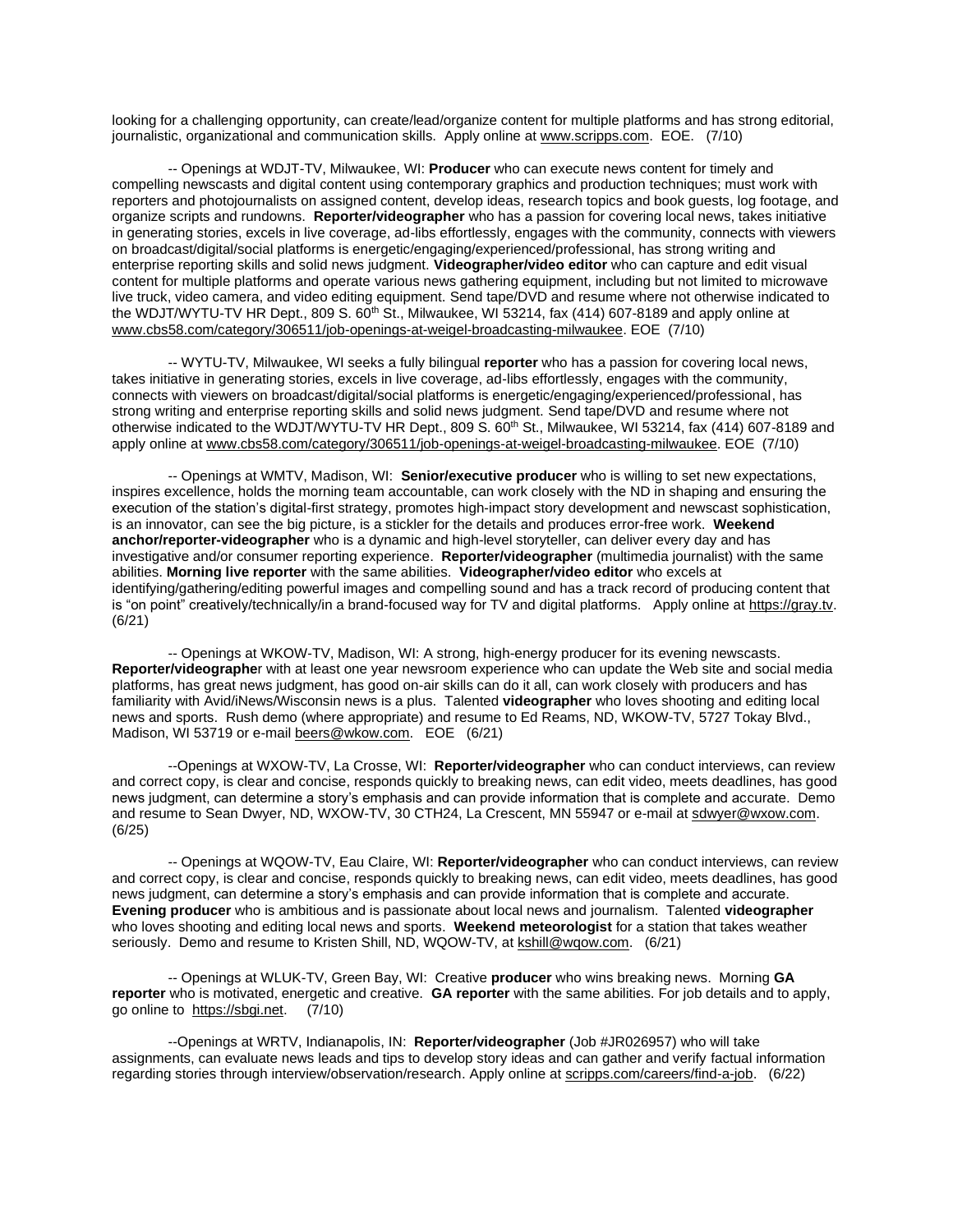--Openings at WBND-LP, South Bend, IN: **Producer** to tell the stories about the area that viewers want to hear, so the job isn't just about getting "it;" this is about being part of it and not a show-stacker. **Reporter/videographer** who has a passion for covering local news, takes initiative in generating stories, excels in live coverage, ad-libs effortlessly, engages with the community, connects with viewers on broadcast/digital/social platforms is energetic/engaging/experienced/professional, has strong writing and enterprise reporting skills and solid news judgment. Full-time and part-time **videographer/editor** who can deliver high-quality storytelling; the station wants someone and can bring out the emotion of stories through video/editing/dramatic lighting. E-mail [humanresources@abc57.com.](mailto:humanresources@abc57.com) (7/18)

-- Openings at WTHI-TV, Terre Haute, IN: **Reporter-videographer/producer** (multimedia journalist) who can combine artistic talent, technical expertise and composition skills to produce images that will provide a visual story on a given topic as assigned. **Producer** to tell the stories about the area that viewers want to hear. Experienced **meteorologist/reporter-videographer** experienced Weather Anchor/MMJ for a station that takes weather seriously, especially when it's severe. Apply online a[t https://allenmediabroadcasting.com.](https://allenmediabroadcasting.com/) EOE. (6/21)

--Openings at WTWO-TV, Terre Haute, IN: **Reporter-videographer** (Job #REQ-16033) who has a passion for covering local news, takes initiative in generating stories, excels in live coverage, ad-libs effortlessly, engages with the community, connects with viewers on broadcast/digital/social platforms is energetic/engaging/experienced/professional, has strong writing and enterprise reporting skills and solid news judgment. Apply online at [https://nexstar.tv.](https://nexstar.tv/) EOE. (7/18)

--Openings at KCRG-TV, Cedar Rapids, IA: **Producer/reporter-videographer** with 1-3 years experience who is strong writer and editor, has a passion for improving storytelling, can shoot and edit video, can research and write news stories, can learn on the fly and can help plan special reports. **Anchor/producer/reporter** (multimedia journalist) with the same abilities. **Producer** who can develop and shape news coverage, is a strong writer, has excellent news judgment, is creative in presenting and conveying complex information to an audience, has a strong commitment to local journalism and fostering a caring newsroom with work-life balance and could take part in special projects for live sports broadcasts and live productions using its own production truck and crew. **Reporter** who is self-starting, likes to be in control of a story, finds unique ways to present stories, can build interaction with followers online, expects curveballs in story assignments and can multitask. **State capitol reporter** who can support and elevate Gray's Iowa newsrooms, based in Des Moines but working remotely covering all levels of state government, particularly the legislative session each January through April, elections and the Iowa Caucuses. Apply online at [http://gray.tv.](http://gray.tv/) (7/18)

--Openings at KWQC-TV Davenport, IA: **Content news producer** who is ready to start climbing the producing ladder in the broadcast industry and would be responsible for looking for and building fresh local/national/international content into the newscast. **Reporter** who is self-starting, likes to be in control of a story, finds unique ways to present stories, can build interaction with followers online, expects curveballs in story assignments and can multitask. **State capitol reporter** who can support and elevate Gray TV Iowa newsrooms, based in Des Moines while working remotely covering all levels of state government, particularly the legislative session each January through April; this reporter also will have featured roles during elections and the Iowa Caucuses and is all but guaranteed to interview the next President. Apply online at [http://gray.tv.](http://gray.tv/) EOE (7/18*)*

-- Openings at KSDK-TV, St. Louis, MO: **Producer** who has experience newsgathering for broadcast and the digital desk, deploying crews and tracking multiple things at once, has solid news judgment, has creative writing skills and strong copy-editing skills and has an "audience first" approach to producing and distributing content that meets consumers where they are. **Experienced political reporter/videographer** (multi-skilled journalist) who can identify/write/produce stories, can research for facts and credibility, can develop and maintain sources, can shoot/write/produce/edit stories, writes well, is well-organized, can calmly handle breaking news and can produce under tight deadlines. **Investigative data journalist** who is highly motivated and organized, has exceptional data/researching/reporting/writing skills, knows computer-assisted reporting techniques, can collaborate with other members of the special projects unit to generate original/innovative/high-impact stories that affect a large and diverse audience both over-the-air and online; will also serve as the lead producer of KSDK's distinctive debunking of misinformation and disinformation. **Videographer** who can capture and edit visual content for multiple platforms. Will also be responsible for operating various news gathering equipment, including but not limited to microwave live truck, video camera, and video editing equipment. **Morning anchor/reporter** who won't settle for last night's news. Apply online a[t https://tegna.jobs.net.](https://tegna.jobs.net/) EOE. (6/24)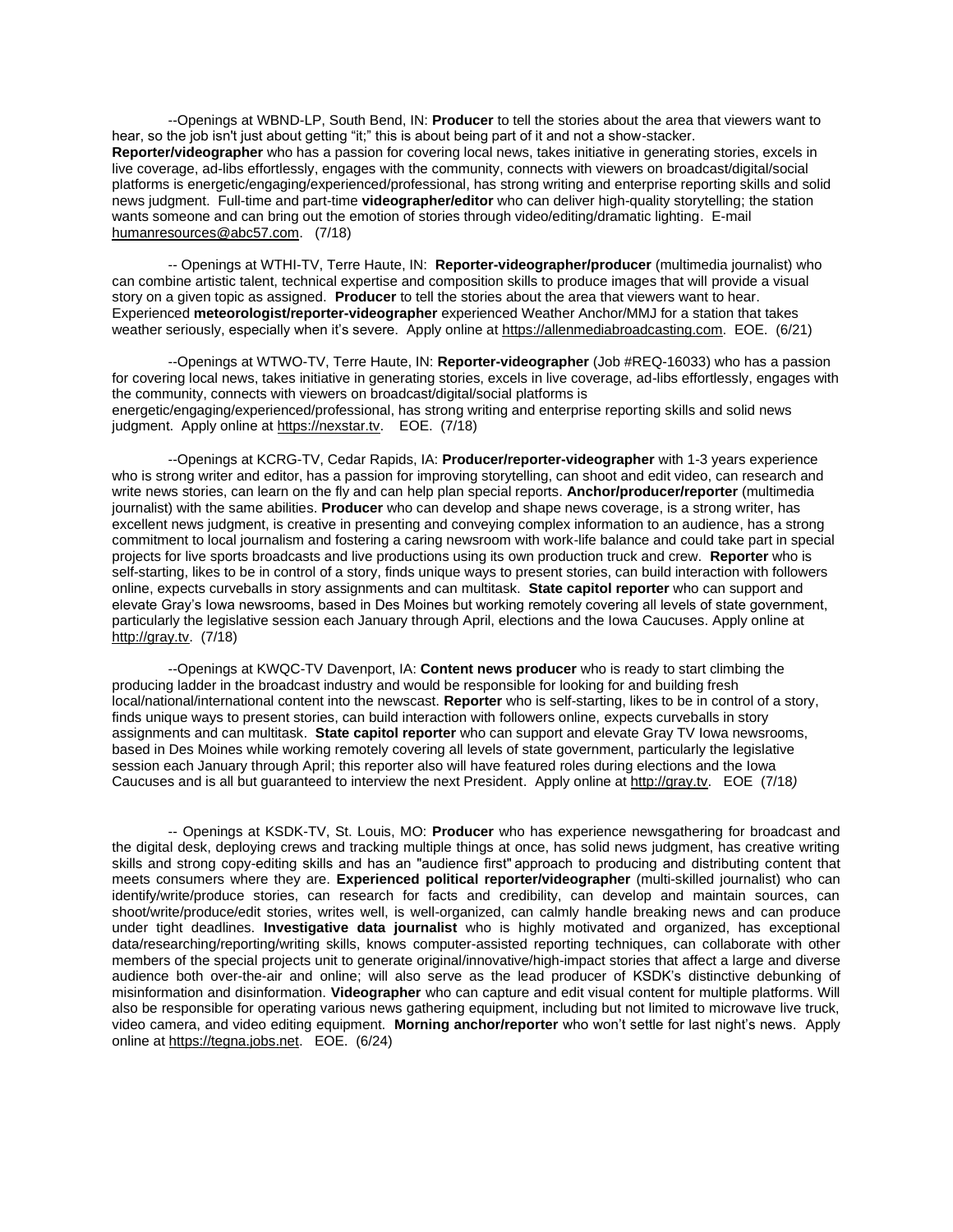-- Openings at WDAF-TV, Kansas City, MO: **Producer** (Job #REQ-15890, REQ-17132, REQ-17129 and REQ-15645) who will produce daily newscast items, decide the order in which stories will be told, write teases and other content, time news programs, edit video, and post video to the website. **Reporter** (Job #REQ-16755) who can gather facts, interview people on and off-camera, can go live or record stories, is enterprising, is self-motivated and can work independently to follow leads capture and edit visual content for multiple platforms. Will also be responsible for operating various news gathering equipment, including but not limited to microwave live truck, video camera, and video editing equipment. **Investigative reporter** (Job #REQ15653) who will organize, research, write and produces original investigative news stories for broadcast and digital platforms. **Videographer** (Job #REQ-15939) who can capture and edit visual content for multiple platforms. Will also be responsible for operating various news gathering equipment, including but not limited to microwave live truck, video camera, and video editing equipment. **Weekend anchor/reporter** (Job #REQ-17938) who can produce content for multiple platforms, work with management to enterprise and develop stories daily and demonstrate compelling storytelling using dynamic live shots and stand-ups, creative graphics, and use of digital and social media platforms. Apply online a[t www.nexstar.tv.](http://www.nexstar.tv/) (6/25)

**--** Openings at KSNF/KODE-TV, Joplin, MO: **Producer/reporter** (Job #REQ-#14488) who will produce daily newscast items, decide the order in which stories will be told, write teases and other content, time news programs, edit video, and post video to the website. **Producer** (Job #REQ-4536)with the same abilities. **Reporter/anchor** (Job #REQ-5781) who can produce content for multiple platforms, work with management to enterprise and develop stories daily, demonstrate compelling storytelling using dynamic live shots and stand-ups, creative graphics, and use of digital and social media platforms, organize material, determine angle or emphasis, write story according to prescribed editorial style and format standards, gather and verify information regarding stories, build network of sources who supply information that allows the Company to stay ahead of its competitors and perform special projects and other duties as assigned. **Assignment editor** (Job #REQ-4257). **Reporter** (Job #REQ-14236, REQ-9714, REQ-588 and REQ-36*52*) who can gather facts, interview people on and off-camera, can go live or record stories, is enterprising, is self-motivated and can work independently to follow leads capture and edit visual content for multiple platforms. Will also be responsible for operating various news gathering equipment, including but not limited to microwave live truck, video camera, and video editing equipment. **Videographer** (Job #REQ-1017) who can capture and edit visual content for multiple platforms. Will also be responsible for operating various news gathering equipment, including but not limited to microwave live truck, video camera, and video editing equipment. **Meteorologist/producer** (Job #REQ-15121, REQ-7031 and REQ-14488) who can forecast for all platforms and reacts quickly to severe weather. **News production assistant** (Job #REQ-1235 and REQ-2001). Apply online a[t www.nexstar.tv.](http://www.nexstar.tv/) (*6/25*)

-- Openings at KYTV, Springfield, MO: **Morning co-anchor** who is passionate about viewers something to look forward to in the mornings, can solo-anchor when necessary for several hours, values creativity/hard work/enterprise, will be involved in the day-to-day operations of the newsroom, will be a mentor to staff members and can help research stories. A dynamic and energetic **morning alert desk anchor** who is part producer, part reportervideographer and is part breaking news anchor, can ad-lib well throughout several hits during a four-hour morning newscast, can get breaking news up quickly that includes video/live cameras/supers/social media, can use sources to confirm stories quickly, can bring research-driven stories to the table daily when there is not breaking news, can maintain urgency when needed in the newscast and be organized off-air to help with the Web site/social media/OTT desk scheduling. **Producer** who can oversee an hour of news daily including pre-

production/graphic/content/editing/writing, is creative, won't just stack and write a newscast, can showcase each story, brings story ideas to the table daily and can write excellent conversational stories. Aggressive Jefferson City bureau chief/**senior state political reporter**/videographer to oversee a growing presence at the Capitol, do daily coverage for the five Gray stations across Missouri, can tell impactful stories that hold elected officials and state agencies accountable and show how these stories effect our viewers through personalization; will also provide enterprise reporting of state and federal candidates/campaigns/issues during elections. **Political reporter/videographer** with the same abilities. **Bureau reporters** with at least two years experience who are aggressive and passionate about covering local news and weather, value creativity, work hard and enterprise hard news story ideas; the ideal candidate won't be afraid to head out into the field to cover urgent breaking news, do creative live shots and fight to be the lead every day. Apply online a[t https://gray.tv.](https://gray.tv/) (7/10)

-- Openings at KTVO, Kirksville, MO: A dynamic **assistant news director/evening anchor** who is a team leader, has a great personality, plans shows, produces content, has a passion to win, is open to innovation, embraces social media and knows how to engage with the audience. **Morning anchor/producer/reporter** with the same abilities. Motivated, energetic, creative and assertive **reporter** who thinks and performs outside the box, can enterprise stories, gathers information, is a sound writer, works hard, has a can-do attitude, goes live smoothly and thrives on breaking news. **Morning reporter** with the same abilities. Apply online at [https://sbgi.net.](https://sbgi.net/) (6/21)

-- Openings at KOAM-TV, Joplin, MO: Dynamic and authentic **reporter/videographer** (multimedia journalist) who has the ability to generate relevant story ideas, can write to video, can execute compelling live shots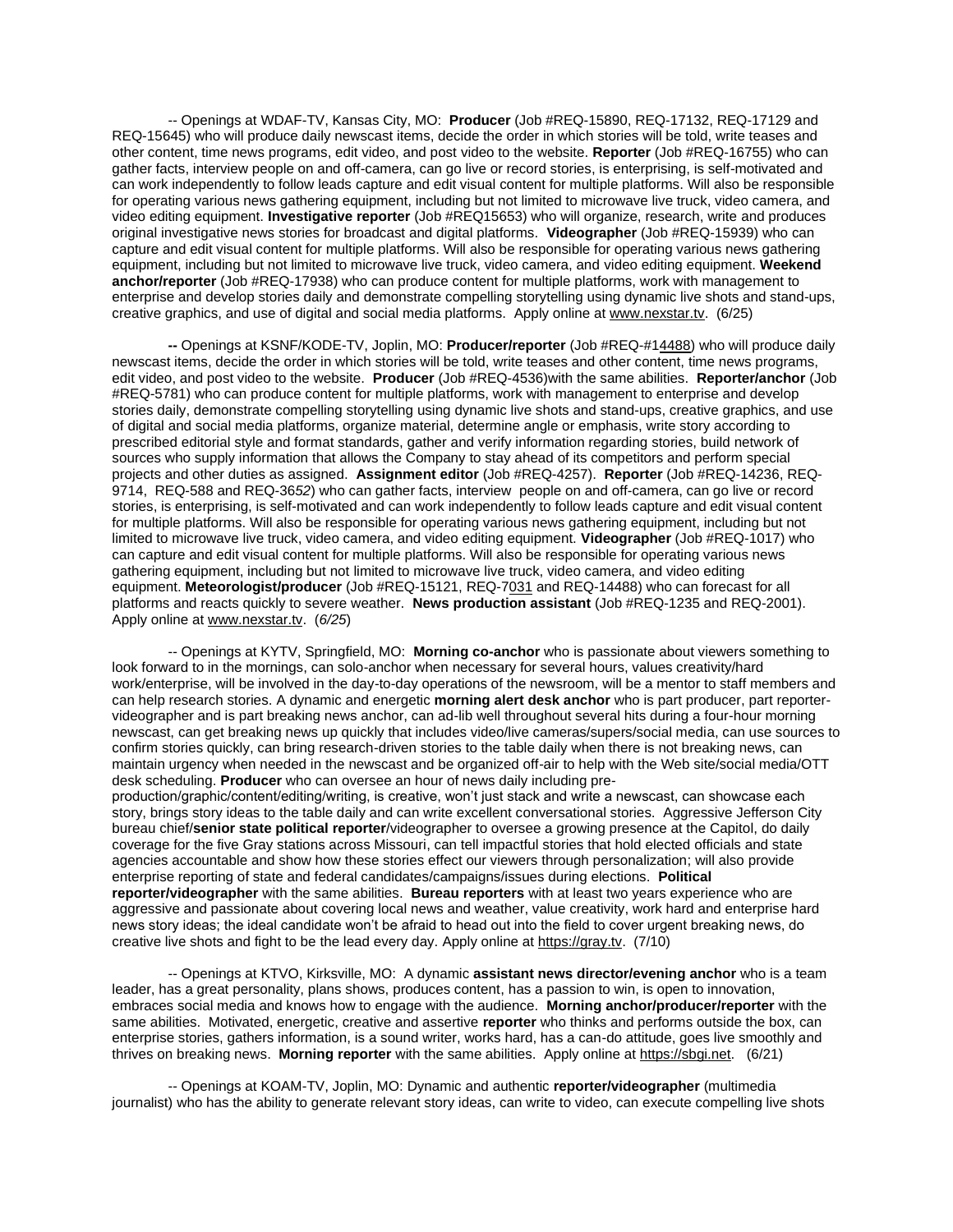has solid news judgment, has strong reporting skills, can deliver breaking news with urgency and context, is a true team player and brings positive, inclusive energy to the newsroom; must be a critical thinker, knows the right questions to ask is a versatile and enterprising self-starter who is fast, efficient and works well under tight deadlines. **Producer** with 1-3 years experience who is strong writer and editor and has a passion for improving storytelling. Demo and resume to the KOAM-TV HR Dept., 2950 NE Highway 69 P.O. Box 659. Pittsburg, KS 66762-0659. (6/21)

-- Openings at WLKY-TV, Louisville, KY: Experienced, take-charge **senior producer** who knows how to create memorable newscasts, has a track record of being creative and aggressive with breaking news, works well under deadline, has the ability to make decisions and communicate the plan in a clear manner, has excellent news judgment, is flexible and has a positive can-do attitude. Apply online at [https://hearsttelevision.com.](https://hearsttelevision.com/) (6/25)

-- Openings at WBKO-TV, Bowling Green, KY: Energetic and highly motivated **anchor/producer** who is a well-organized newsroom leader who can make quick and sound judgment calls on stories and can live and breathes the station's "Local. First. Now" brand. **Producer** with 1-3 years experience who is strong writer and editor and has a passion for improving storytelling. Full-time and part-time **reporter** who can produce packages and features, work to gather and edit compelling video and sound, provide live coverage and post content to Web and mobile platforms and contribute pictures, video and text updates to mobile platforms consistently throughout the day. Apply online at [http://gray.tv.](http://gray.tv/) EOE (6/22)

--Openings at WYMT-TV, Hazard, KY: **News director** who will lead/mentor/develop the next generation of broadcast journalists, is a dynamic news professional who excels with high expectations/passion/dedication, is aggressive in pursuing breaking news and will lead and manage news coverage for WYMT and a powerful group of digital and social platforms in a visual and viewer-oriented storytelling style. **Anchor/reporter** who can also produce and edit video for daily newscasts, produce packages and features, work to gather and edit compelling video and sound, provide live coverage, produce and post content to Web and mobile platforms and contribute pictures, video and text updates to mobile platforms consistently throughout the day. **Producer** with 1-3 years experience who is strong writer and editor and has a passion for improving storytelling. **Reporter/videographer** (multimedia journalist) who is self-starter and expects curveballs in story assignments. Sports anchor/reporter who is aggressive and sports-minded for a station that is focused on LOCAL sports. Apply online a[t http://gray.tv.](http://gray.tv/) (6/22)

--Openings at WBNS-TV, Columbus, OH: **Weekend anchor/reporter** who is deeply committed to local news, regularly breaks stories in their market and gets noticed, is an excellent storyteller, is a developer of sources, understands that the news cycle extends to multiple platforms and can create unique and shareable stories for all platforms. An experienced **producer** who is a strong writer and editor and has a passion for improving storytelling. **Reporter/videographer** (multimedia journalist) with the same abilities. **Assignment and digital editor** who can dispatch crews, provide Web updates and own breaking news on all platforms. Apply online at [www.tegna.com.](http://www.tegna.com/) (6/25)

-- Openings at KBJR-TV, Duluth, MN: A smart, competitive **primary producer** who can take a lead role over the air/online/on social media and knows the difference between stacking a show and creating a memorable newscast that meets audience needs. **Evening anchor** who can do it all and relishes being a leader, working closely with producers and reporters to develop content for multiple newscasts, as well as content for Web/mobile/social media platforms; must do reporting and producing a needed. **Morning anchor/reporter** with the same abilities. **Assignment manager** who will manage a continuous flow of information to all company platforms, oversee ongoing editorial meetings with news staff, provide direction to news staff in the formulation and implementation of ideas, exercise editorial control and content development, can develop, maintain and utilize outside contacts as resources and can take a proactive approach to awareness of current and evolving issues in the market. A hardworking, creative **reporter/videographer** who is a journalist and loves telling stories with memorable characters, strong visuals and natural sound. A bright and energetic **meteorologist** for weekend morning newscasts who can deliver accurate forecasts. Apply online a[t https://gray.tv.](https://gray.tv/) (6/22)

-- Openings at KTTC-TV, Rochester, MN: **Assignment manager** who will manage a continuous flow of information to all company platforms, oversee ongoing editorial meetings with news staff, provide direction to news staff in the formulation and implementation of ideas, exercise editorial control and content development, can develop, maintain and utilize outside contacts as resources and can take a proactive approach to awareness of current and evolving issues in the market. **Producer/reporter-videographer** (multimedia journalist) who has mastered producing basics, has a demonstrated commitment to story showcasing using targeted layering, embraces the concept of a hungry rundown, aggressively adds "happening now" live content and real time social interaction. **Reporter/videographer** who aggressively adds "happening now" live content and real time social interaction. **Meteorologist** who a passion for weather to work in an area that gets everything from tornadoes to blizzards, and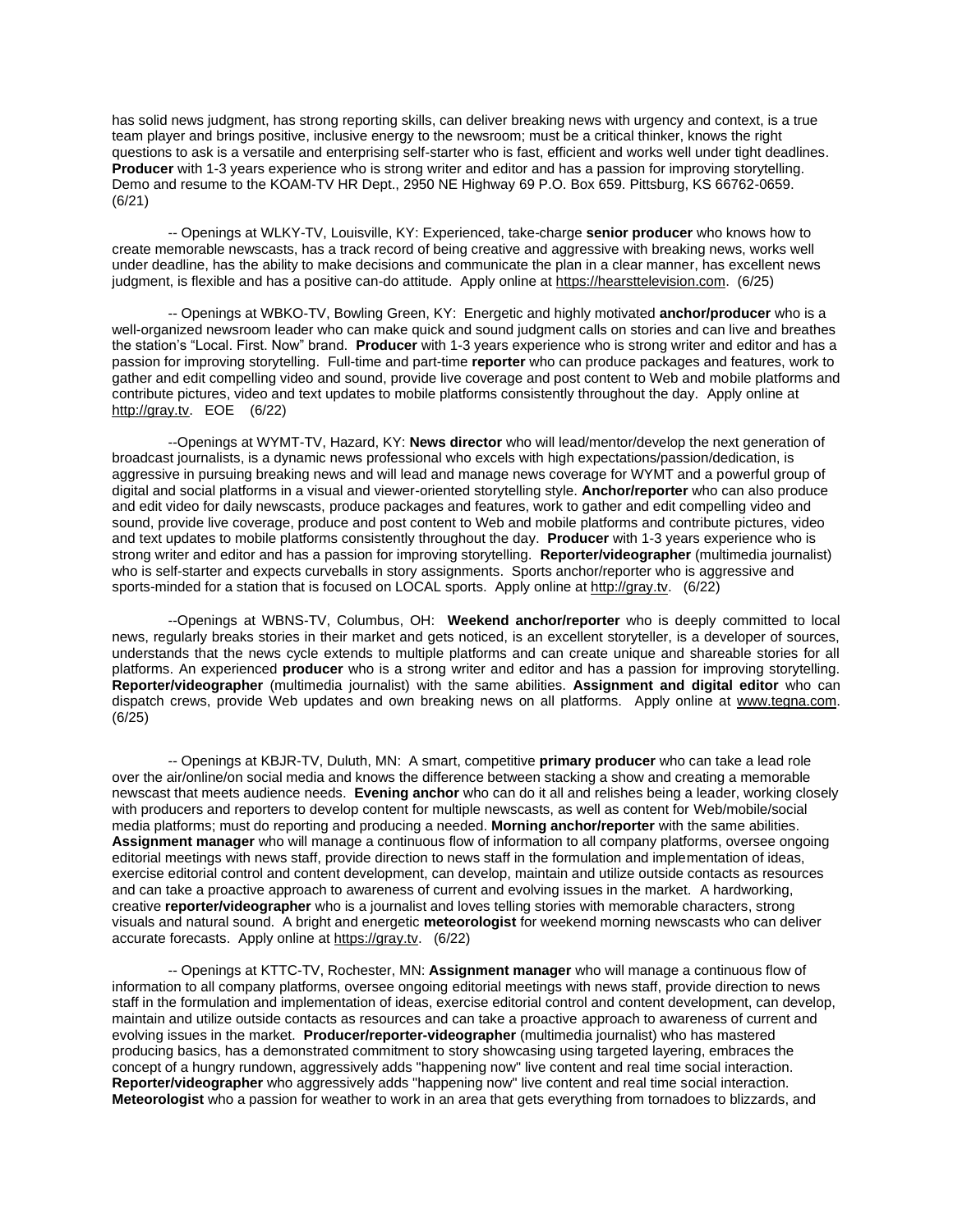plenty of beautiful days between. A **state capitol reporter** to support and elevate its Iowa newsrooms. Demo and resume to the KTTC-TV HR Dept., 6301 Bandel Rd. NW, Rochester, MN 5**5**901 or apply online a[t https://gray.tv.](https://gray.tv/) (6/22)

-- Openings at KNBN-TV, Rapid City, SD: **Reporter/videographer** (multimedia journalist) who can produce stories on a daily basis to all platforms. Apply online at [https://newscenter1.com.](https://newscenter1.com/) (6/28)

-- Openings at WDTN/WBDT-TV, Dayton, OH: **Morning executive producer** (Job #REQ-14724) who is a master multi-tasker, can help supervise new content across all platforms, knows the importance of being digital first, is the champion of helping others learn to break the mold of rundowns, is a leader in breaking news situations, is a mentor in day-to-day work and will push to elevate the presentation of station newscasts through writing/graphics and using the best video and sound. **Producer** (Job #REQ-16193) who knows how to create memorable newscasts, has a track record of being creative and aggressive with breaking news, works well under deadline, has the ability to make decisions and communicate the plan in a clear manner, has excellent news judgment, is flexible and has a positive can-do attitude. **Weekend morning anchor** (Job #REQ-14774 and REQ-16927) who is engaging with viewers on-air and on the desk, has a knack for telling enterprise stories, knows the importance of the role social media plays in serving the community, is a team player and is eager to learn and grow. **Weekend evening coanchor** (#REQ-14776) with the same abilities. **Reporter/videographer** (multimedia journalist - Job #REQ-13478) who has strong writing skills, great news judgment and creative enterprise thinking; must possess a polished presentation to deliver the news and other content, have an energetic personality with strong people skills and excellent writing ability and can write, report, post to the web **Weekend sports anchor/reporter** (Job #REQ-!4993) who can write and deliver sports stories in a clear and concise manner, has knowledge of teams/players/storylines, especially those relevant to the Miami Valley at the professional and colligate levels can travel as needed and can respond to breaking sports news and events and other situations. **Weekend video editor** (Job #REQ-17326**).** Apply online a[t https://nexstar.tv.](https://nexstar.tv/) (7/3)

--Openings at WNCT-TV, Greenville, NC: **Weekend meteorologist** (Job #REQ-12360) who can accurately forecast weather conditions and produce and anchors weather reports for all platforms in a manner that is clear/engaging/meaningful to news consumers. **Morning meteorologist** (Job #REQ-15648) with the same abilities. **Reporter/videographer** (multimedia journalist-Job #REQ-16860) who is a born storyteller, lives for current events, Tape, resume and references to the WNCT-TV ND, 221 S. Evans Street, Greenville, NC 27834 AND apply online at [www.](http://www.mediageneral.com/careers)[nexstar.tv/careers.](http://nexstar.tv/careers) EOE (7/3)

--Openings at WITN-TV, Greenville, NC: **Reporter/videographer** (multimedia journalist) who is a born storyteller, lives for current events, enterprises hard news lead stories, won't pitch the latest press release, has a knack for communication, a passion for videography, and speaks the social media language. **New Bern bureau chief** with the same abilities. Apply online a[t https://gray.tv.](https://gray.tv/) (6/22)

--Openings at WIS-TV, Columbia, SC: **Reporter/videographer** (multimedia journalist) who is a born storyteller, lives for current events, enterprises hard news lead stories, won't pitch the latest press release, has a knack for communication and a passion for videography. **Morning anchor/reporter** who can co-anchor its Sunrise newscasts who is more than a news reader, is as comfortable delivering breaking news and in-depth investigative reporting as talking about the weather and interviewing important figures and has the ability to engage a sophisticated audience on air and on digital platforms. **Weekend anchor/reporter** with the same abilities. **Morning producer** who is a journalist and storyteller, is a news junkie with a drive for producing engaging content for all platforms (digital and broadcast).and must be able to gather and showcase engaging/new/shareable content. Experienced **meteorologist** who possesses superior forecasting and storytelling skills, is adept in all aspects of meteorology including forecasting/graphics preparation/digital presentation/social media/live reporting in the field, has a passion for the profession and can lead the charge both in daily coverage and when threatened by severe storms/tornadoes/hurricanes/flooding/hail/damaging winds/ice/snow. Dynamic and experienced **sports anchor/reporter** who can create daily content and dominate sports coverage on a beat that has it all when it comes to sports – the University of South Carolina Gamecocks, Clemson Tigers, Carolina Panthers, high profile High School sports, and the home of the Masters, Augusta National Golf Course, just down the road; must believe in comprehensive coverage and superior storytelling, in providing digital depth so viewers are informed on all platforms, produce several on-air sports specials a year and travel when our teams are Chasing a Championship. Apply online at [www.gray.tv.](http://www.gray.tv/) (6/22)

--Openings at WCSC-TV, Charleston, SC: **Producer** who is a news junkie, has the creative vision to inspire, can multitask well, has a sense of urgency, strives for excellence, has impeccable news judgment, has creative vision and takes an aggressive attitude toward coverage. **Anchor/reporter-videographer** (multimedia journalist) who can enterprise hard news lead stories, not pitch the news release of the day; will not be a feature reporter; the station wants someone to report hard news lead stories viewers can't get anywhere else; must be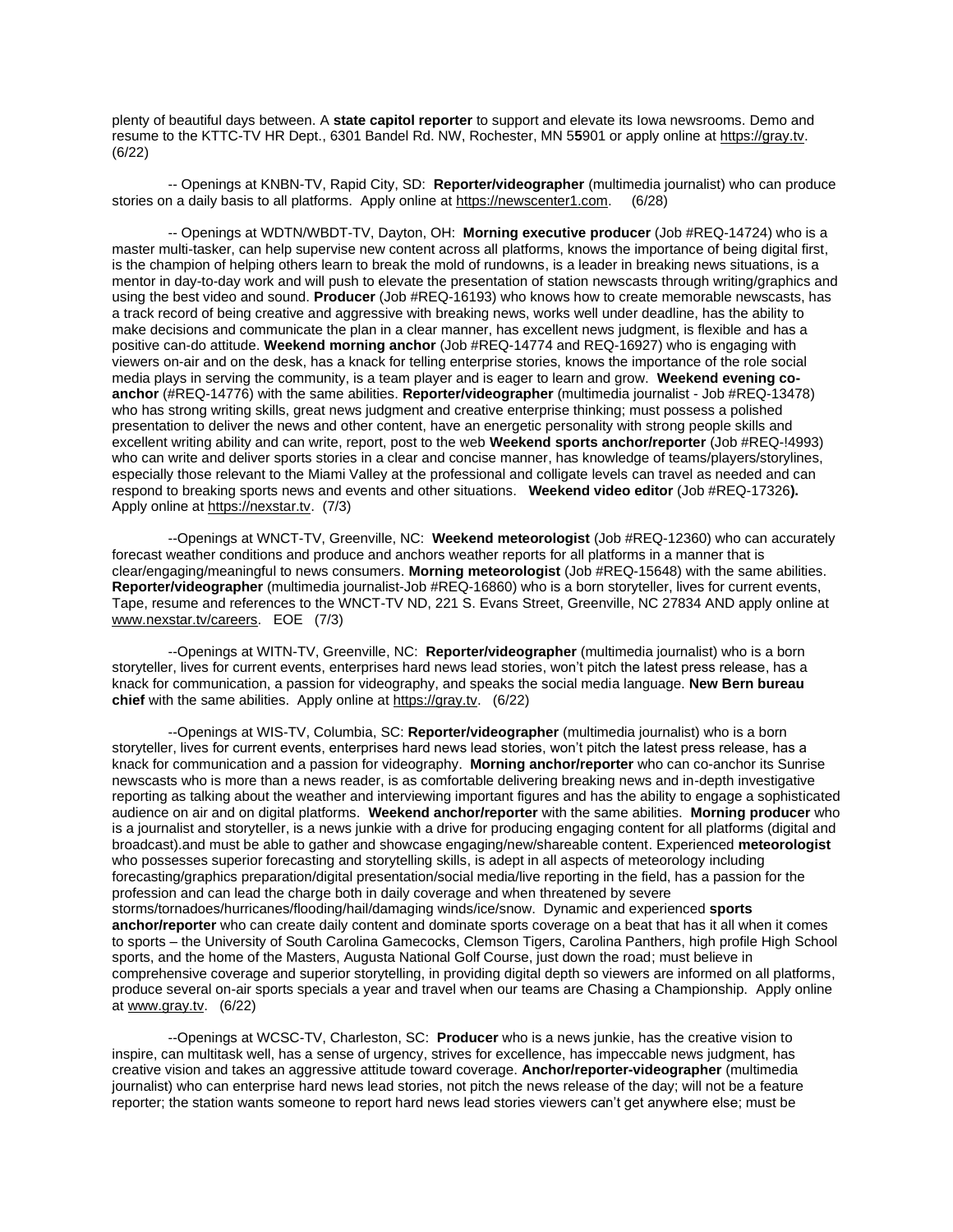prepared to write FOIA requests, examine documents and agendas and find stories that truly matter to people. Experienced **assignment manager** with hard news and enterprise reporting background who can work with reporters on storytelling/beat assignments/enterprise reporting, can develop sources and workflow for the assignment desk, can help supervise the flow of information to the newsroom and can work with the management team on investigative and enterprise reporting. Apply online a[t https://gray.tv.](https://gray.tv/) (7/3)

-- Openings at WYFF-TV, Greenville, SC: **Reporter/videographer** (multimedia journalist) who can construct packages, can broker information on a variety of topics, can coordinate with producers and the assignment desk, can generate story ideas, and can shoot/write/edit stories. A highly motivated and creative part-time **news editor** who has an excellent eye for visual compelling storytelling and is passionate about combining strong writing and storytelling with great pictures and sound. Apply online a[t https://hearst.com.](https://hearst.com/) (6/22)

--Openings at WHNS-TV, Greenville, SC: Experienced **reporter** who has strong writing skills, great news judgment and creative enterprise thinking; must possess a polished presentation to deliver the news and other content, have an energetic personality with strong people skills and excellent writing ability and can write, report, post to the web and participate regularly in community projects outside of normal work hours. **Sports reporter/anchor** whose philosophy is focused on superior storytelling, in depth digital coverage and what sports viewers really want to know, finding the story behind the story for the Clemson Tigers, USC Gamecocks, Carolina Panthers and high-profile prep sports. **Producer** who can produce daily newscast items, decide the order in which stories will be told, write teases and other content, time news programs, edit video and post video to the website. **Videographer** who shoots and edits video of various news events and edits stories/pictures for daily news broadcasts; this position edits newscasts. **Morning meteorologist** who can develop weather forecasts for the highly rated 5 ½ hour morning newscast, post timely digital information and present news during newscasts and weather cut-ins and on social media platforms; may include occasional reporting on weather topics/ or general topics. Apply to [https://gray.tv.](https://gray.tv/) (6/22)

-- Openings at WBTW-TV, Myrtle Beach, SC: **Executive producer** (Job #REQ-16476) who will help lead the station's day-to-day coverage decisions over the air and online, is a positive and servant leader who can calmly make good decisions in high-pressure situations, can solve problems, can make the most efficient use of time and resources, and maintain a positive culture through decisions that are respectful of employees' lives in and out of work. **Producer** (Job #REG-16635) who loves the fast pace of news and finding the most compelling way to present the day's stories, using top-of-the-line resources to make your show (and reel) shine: robotic cameras, a beautiful set with lots of screens, a graphic artist, and a seasoned team of anchors; the ideal candidate will have a competitive attitude and work hard to grow into bigger roles. **Reporter/videographer** (Job #REQ-15856) who can construct packages, can broker information on a variety of topics, can coordinate with producers and the assignment desk, can generate story ideas, and can shoot/write/edit stories. **Bureau reporter** (Job #REQ-15089) with the same abilities. Off-air digital **reporter/producer** (Job #REQ-13865) with the same abilities. Apply online at [https://nexstar.tv.](https://nexstar.tv/) (7/18)

# RADIO NETWORK/SYNDICATION:

# RADIO:

-- Openings at WBBM/WCFS, Chicago: Part-time **writer/editor** (Job #2021-4137 and 2021-1812) who will oversee the newsroom during the course of a daypart and will be responsible for creating rundowns, selecting sound to air during newscasts, writing and approving copy and coordinating with the digital content team; as a writer will work off an assigned lineup drawing information from resource copy, the audio file and appropriate network sources; since there is little opportunity for detailed review of copy before airing, writers must "get it right the first time" and be able to work effectively under pressure. Dynamic and talented **traffic reporter/editor** (Job #2021-2631) with at least three years experience who can gather/write/select information to run in radio traffic reports over the air/online/on social media platforms, supervise all traffic operations assets, plan and prepare for upcoming traffic coverage for planned traffic events and unplanned traffic events; apply online at

[https://careers-audacy.icims.com/jobs/3901/full-time-on-air-traffic-reporter/job.](https://careers-audacy.icims.com/jobs/3901/full-time-on-air-traffic-reporter/job)

Part-time **reporter/anchor** (Job #2021-3779). Part-time **assistant producer** (Job #2021-3800) whose primary duty is taking and editing audio from multiple sources including reporters/weather feeds/network audio feeds, will place phone calls to check on news stories, use Internet and other sources to follow up or gain insight for use in reporting news stories, take in detailed news tips and forward immediately to the desk, perform work on very short deadlines with attention to detail, prioritize a high volume of work and manage multiple tasks simultaneously. Apply online at [http://www.audacy.com.](http://www.audacy.com/) EOE. (7/18)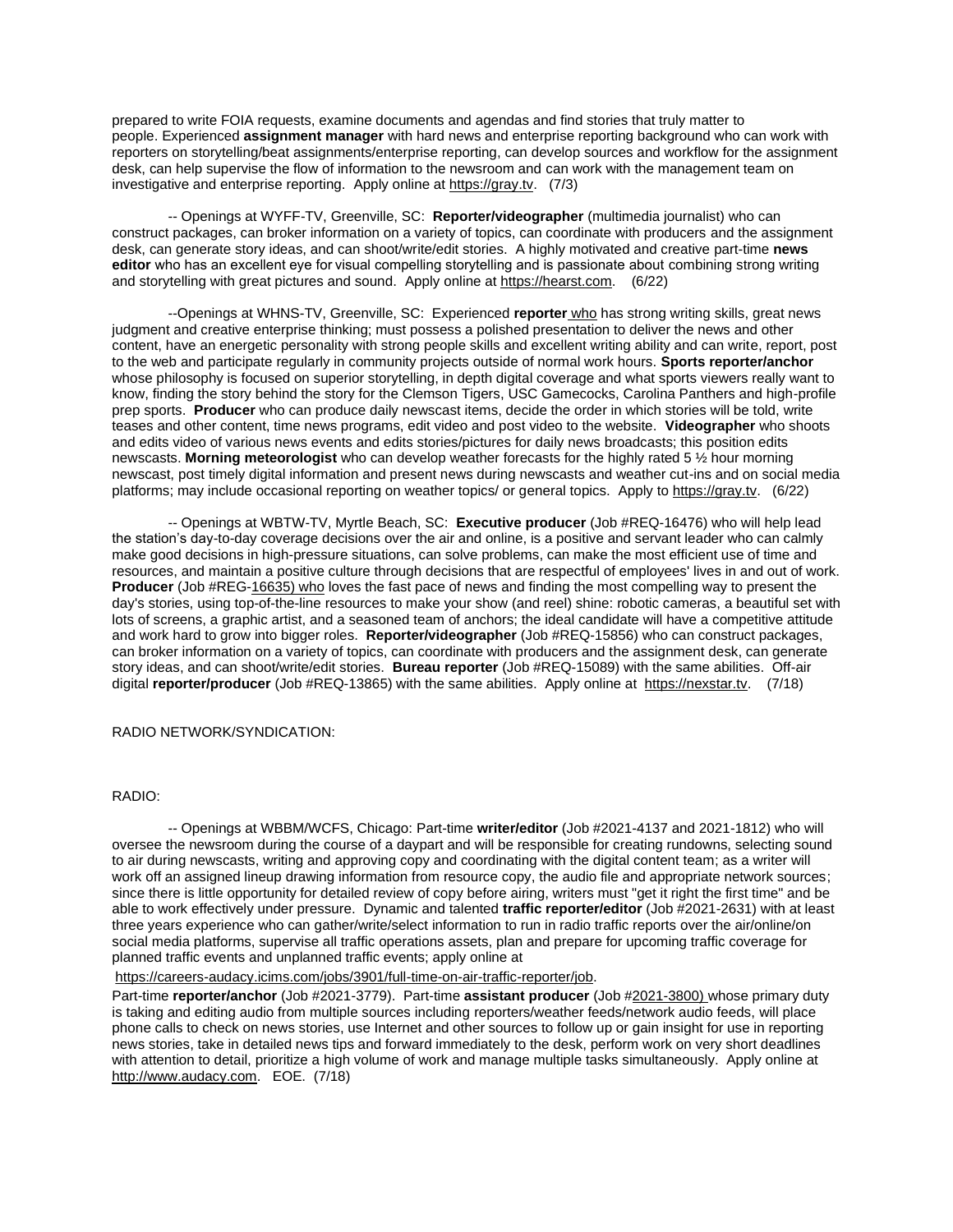\*\* Openings at WBEZ-FM Chicago: **Executive editor** (new job - Job #481) who will lead the day-to-day operations of WBEZ's newsroom and oversee a growing team of editors/reporters/producers, will oversee the station's daily talk show, *Reset,* will work closely with the executive editor of the co-owned Chicago Sun-Times to identify opportunities for editorial collaboration between their respective newsrooms and will collaborate with other teams and departments, including Community Engagement/the podcast team/programming teams. A versatile and experienced **reporter** (Job #484) who can hit the ground running early in the day with limited direction and deliver a well-sourced, thoughtful, distinctive piece of short enterprise reporting on a mostly daily basis for WBEZ.org; applicants must be curious/assertive/skillful, able to distill the day's hot topic in Chicago into high-impact journalism and is equally adept at both quick-turn breaking news articles and developing in-depth features. For a complete job description and to apply, go online to [https://www.wbez.org.](https://www.wbez.org/) EOE. (7/18)

\*\* WMBD-AM /FM, Peoria, IL seeks an **anchor/reporter** who has a passion for the craft, has strong social media and Web background, knows how to Facebook Live and post to Instagram, has a knack for Web visuals and videos, can breed and foster newsmaker contacts, wants to be on the scene of breaking news, can draw listeners into the story and experience, can write long-form for Web use and multiple tightly-written condensed versions that can rotate on-air and can work both on-call and on weekends as needed. Send a resume, cover letter, writing samples and mp3 of on-air work to Cooper Banks, ND, WMBD-AM/FM, at cooper.banks@1470WMBD.com. EOE. (7/16)

## ONLINE:

-- Openings at WBBM (AM)/WCFS-FM, Chicago, IL: **Social media and community editor** (Job #2022- 4360) who will report to the digital managing editor, will be responsible for executing on all social media platforms, will pitch ideas, will program/execute on social platforms, will work closely to monitor analytics and help the brand reach its goals, will write email newsletters and push alert copy to help drive the cultivation of super fans and overall audience engagement and disseminate content to other media. Full-time **digital content producer** (Job #2021- 4136) who has with strong news judgment and news-gathering skills, as well as a passion for local news and audio storytelling; will work with a team to grow the audience across all platforms, from the mobile Web to social media to smart speakers. For complete job details and to apply, go online t[o www.audacy.com](http://www.audacy.com/) EOE. (7/18)

-- Openings at WBEZ-FM Chicago: **Executive editor** (new job - Job #481) who will lead the day-to-day operations of WBEZ's newsroom and oversee a growing team of editors/reporters/producers, will oversee the station's daily talk show, *Reset,* will work closely with the Executive Editor of the co-owned Chicago Sun-Times to identify opportunities for editorial collaboration between their respective newsrooms and will collaborate with other teams and departments, including Community Engagement/the podcast team/programming teams. A versatile, experienced **digital reporter** (Job #484) who can hit the ground running early in the day with limited direction and deliver a well-sourced, thoughtful, distinctive piece of short enterprise reporting on a mostly daily basis for WBEZ.org. **Data reporter** (Job #485) who will work with news editors/reporters/producers responsible for WBEZ's digital platforms — web, social media, and newsletters, is editorially focused, has journalistic instincts and can build out systems to manage data from acquisition to analysis to visualization. **Experienced newsletter reporter** (Job #469) who can bring essential news and features coverage to a fast-growing audience for WBEZ news content, working with WBEZ's newsroom of reporters and editors to summarize and contextualize the big stories of the day and enterprise lead stories, has exceptional writing skills and can explain complex news stories with a distinct voice in clear and conversational language; familiarity with Chicago's arts and culture scene is a plus, as well as an interest in business/transportation/the environment; will be an integral part of a small team creating a high-profile and habitforming editorial product. For a complete job description and to apply, go online to [https://www.wbez.org.](https://www.wbez.org/) EOE. (6/22)

--Openings at News Nation, Chicago, IL: **Digital producer** (Jobs #REQ-13993 and REQ #13393) who can manage/produce/organize is Web site and all mobile platforms, is a newsroom leader, can create material for all platforms, can build an audience from the ground up, can drive higher levels of engagement and knows digital desktop editing/coding/html/CMS/Photoshop. Apply online at [www.nexstar.tv.](http://www.nexstar.tv/) EOE. (6/22)

--Openings at Patch.com: **Editor/writers. H**ere is its ad: Did a rapacious hedge-fund vulture just take over your local newspaper? Consider a job with Patch, the local news company that's setting revenue records and plowing those profits back into its editorial team *for the fifth consecutive year.* We are passionate about local news, and if you are too and you want to work in a positive, supportive, entrepreneurial environment, **[APPLY NOW](https://www.we-are-patch.com/apply/)** to be a local editor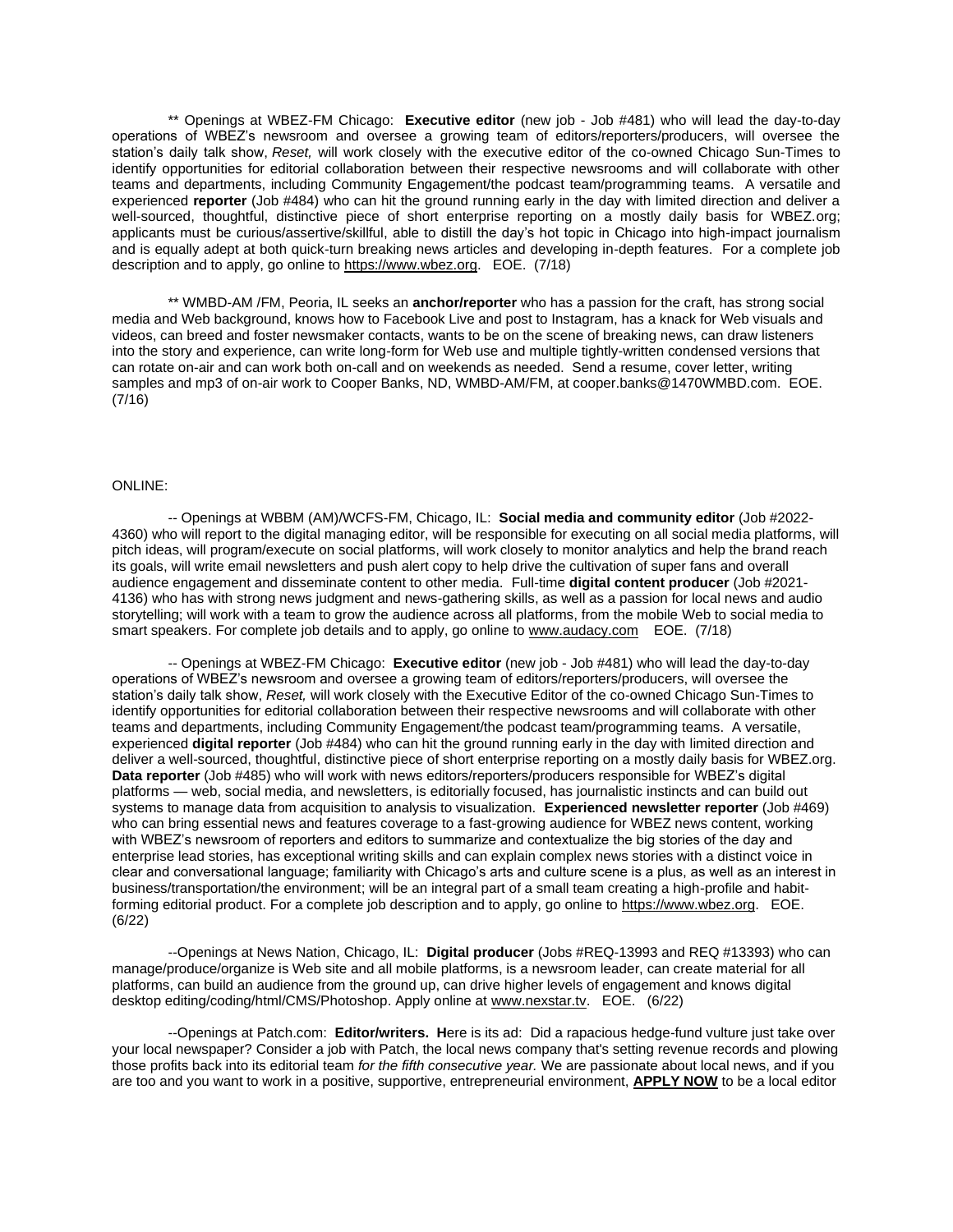at Patch. Ideal candidates for full-time, salaried positions as Patch local editors are tenacious, agile, productive reporters and sharp storytellers. They also are:

- obsessed with telling readers what they need to know about their communities
- productive reporters and sharp storytellers
- enthusiastic, competitive and innovative
- capable of turning a smart, accurate headline
- adept practitioners of social media and SEO
- tech savvy and always eager to learn something new

If this sounds like a job worthy of your talent, APPLY TODAY through our **[editorial jobs application page](https://www.we-are-patch.com/apply/)**. To learn more about Patch, visit [this page.](https://www.we-are-patch.com/join-our-team/) Patch is building an eclectic, talented team to match the cultural diversity of our country. Patch offers competitive benefits, a quarterly bonus program, ongoing personal and professional development opportunities, and an equal opportunity workplace committed to providing employees with an inclusive environment free of discrimination and harassment. EOE. (6/21)

-- The H-F Chronicle (Flossmoor, IL) seeks **stringers** to cover Homewood and Flossmoor for a hyperlocal 24/7 online publication that also publishes a monthly newspaper; experience in covering government and meetings required; must be available to work nights. Three clips and resume to Patty Houlihan, public outreach mgr., at [phoulihan@hfchronicle.com.](mailto:phoulihan@hfchronicle.com) EOE (indef.)

)

-- Industry Dive seeks journalists who can fill a variety of positions, including editor, associate editor and reporter. For full details of openings, and to apply online, go to [https://industrydive.com.](https://industrydive.com/) EOE. (6/21)

-- WTWO-TV, Terre Haute, IN seeks **digital producers** (Job #REQ-15225 and REQ#-15224) who will lead the transition from broadcast-focused newsrooms to multi-platform newsrooms through active daily example; providing training in methods, processes and tactics; as well as in creating/editing original content beyond that which is produced for on-air. For a complete job description and to apply online, visit [https://nexstar.tv.](https://nexstar.tv/) EOE (7/18)

-- KSDK-TV, St. Louis, MO seeks a **digital desk producer** who thrives on chasing the story and the pursuit of the truth, is curious about the world, has a vision for what local news can and should be on all platforms, has an "audience first" approach to producing and distributing quality stories, has a solid news judgment, has creative writing skills and has strong copy-editing skills. Apply online at [https://tegna.jobs.net/jobs?keywords=news&location=St.+Louis%2C+MO+USA+](https://tegna.jobs.net/jobs?keywords=news&location=St.+Louis%2C+MO+USA). EOE (6/25)

-- WYFF-TV, Greenville, SC seeks an experienced and dynamic **digital producer/writer** who will produce content for Web, mobile products and social media platforms. Apply online a[t https://www.hearst.com.](https://www.hearst.com/) (6/22)

## JOURNALISM EDUCATION:~

-- Tribeca Flashpoint Media Arts Academy/Chicago seeks **faculty members** for staff and/or adjunct teaching jobs. Send resume/CV, transcripts, contact information for three references and a letter describing relevant qualifications to the Flashpoint HR Dept., 28 N. Clark St., 5<sup>th</sup> Floor, Chicago, IL 60602, call (312) 506-0643 or e-mail [humanresources@tfa.edu.](mailto:humanresources@tfa.edu) EOE (Indef.)

-- Western Illinois University (Macomb, IL) seeks an **assistant professor of sports broadcasting who can also supervise its sports broadcasting program**, teach video sports production and multi-platform video production; must be able to supervise/producing/direct multi-camera remote truck for ESPN3 productions, supervise student crew in-studio productions, teach a broad range of courses in media production as well as entry level broadcasting classes. Will be an instructor or tenure-track assistant professor; for full benefit information visit: [http://www.wiu.edu/vpas/human\\_resources/benefits/.](http://www.wiu.edu/vpas/human_resources/benefits/) Must have a terminal degree in broadcasting or a related field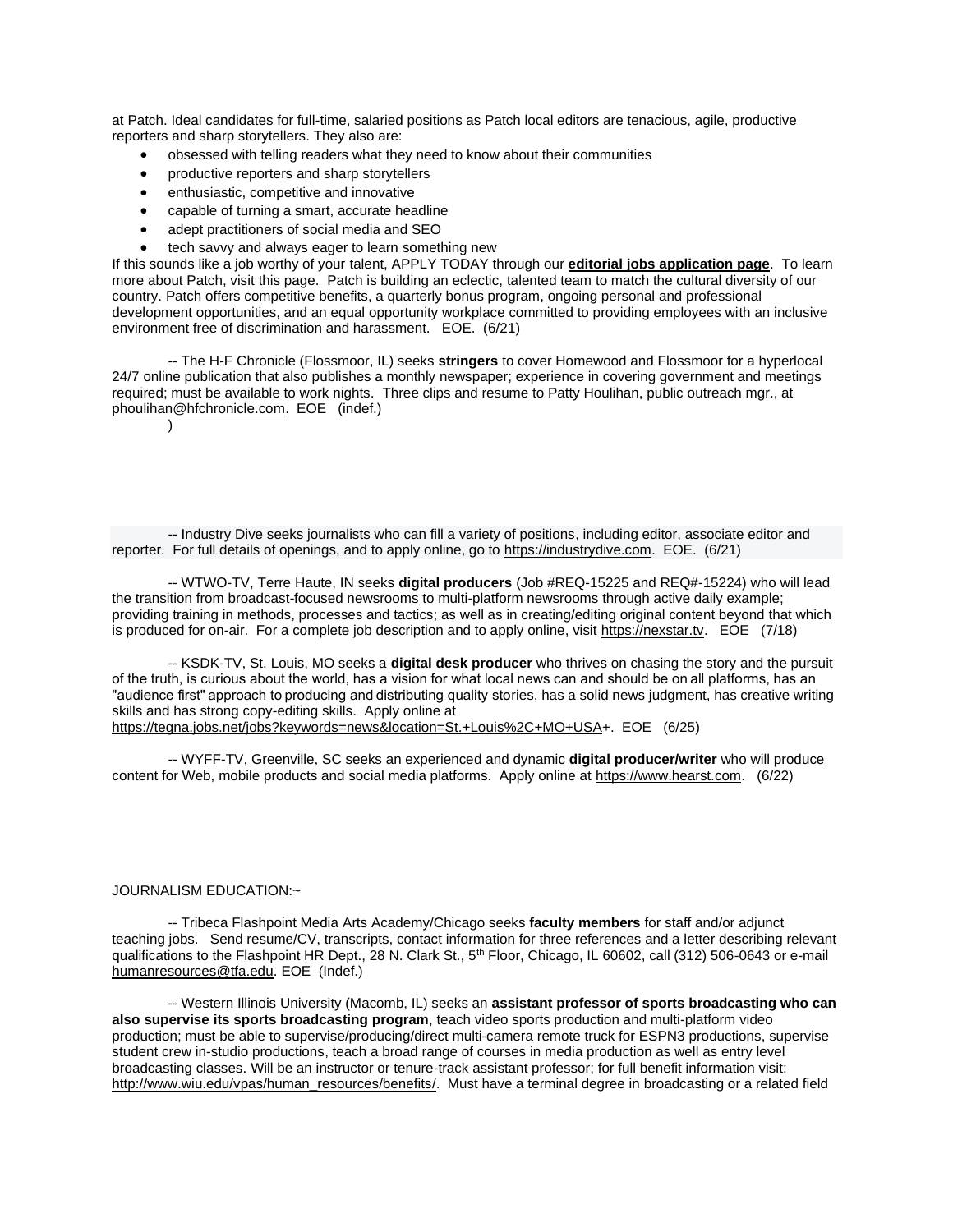to be hired at the assistant professor rank. An ABD candidate will be considered at the instructor rank with the understanding that completion of the terminal degree must be completed within one year of hire. To apply, submit a letter of application, a current resume/CV, the names/phone numbers/e-mail addresses of three current professional references, copies of unofficial academic transcripts and any certifications/licenses required, a link to your portfolio, and a separate statement regarding your commitment to diversity/equity/inclusion to the WIU Employment page at [http://www.wiu.edu/employment/.](http://www.wiu.edu/employment/) \*\*Note\*\* In order to upload Individual documents must be under 2 MB in size. Questions regarding the search may be directed to Quintin Parker, search chair a[t qt-parker@wiu.edu.](mailto:qt-parker@wiu.edu) EOE. (6/22)

## OTHER:

-- Openings at the Better Government Association (Chicago): **Investigative reporter** with 3-5 years investigative experience who can provide original in-depth investigations into fraud/waste/abuse within state and local government and has produced both long- and short-term enterprise stories, has strong skills in source development, can work well both collaboratively and alone, works well with special projects editors/investigative reporters/marketing managers/manager of partnerships and local content; must conceive and execute stories with a strong narrative arc and compelling investigative findings that inspire change, must help obtain/compile/analyze large and complex data sets, must contribute to interactive and graphic elements, must pursue public information through a creative and persistent approach to source building and documentation and publish stories with urgency and efficiency, following up with energy and tenacity. Submit 3-5 clips and resume t[o jobs@bettergov.org.](mailto:jobs@bettergov.org) EOE. (6/22)

## INTERNSHIPS/FELLOWSHIPS:

--WGN (AM), Chicago seeks **interns** eligible for credit who are interested in working in the new WGN Radio newsroom, working shoulder-to-shoulder with professionals; shifts available 24/7. Get further details and apply online ASAP a[t www.wgnradio.com/internships.](http://www.wgnradio.com/internships) EOE (Indef.)

-- Fox-owned WFLD/WPWR-TV, Chicago, has an academic **internship** program for college credit with internships in news, promotions/PR, traffic/research, community affairs, human resources and finance/business/programming. Must be registered and junior or senior standing; students must provide resume, completed application form and a letter from their colleges indicating they will receive credit. For information, contact the intern coordinator, WFLD/WPWR-TV, 205 N. Michigan Av., Chicago, IL 60601, or call (312) 565-5558. EOE  $(indef.)\sim$ 

-- Chicago-based documentary photographer/filmmaker Jon Lowenstein seeks **apprentices** for the fall, winter and summer terms who are interested and dedicated to documentary storytelling/transmedia/documentary filmmaking, is currently working on a documentary project and seeking mentorship, is interested in grant writing and how to sell ideas to funders, is interested in digital asset management and archiving, is interested in public arts programming, is interested in building and refining a portfolio but is not merely seeking to build a resume or learn skills; the apprenticeship requires a proactive investment on the part of the apprentice; Lowenstein specializes in unsparing clarity and likes to confront the realms of power/poverty/violence while demonstrating a lighted love of people and an intractable belief in the arts. Successful fall/winter candidates must be able to dedicate at least two days during the week over a six-month period and adhere to a regular schedule (applications due Aug. 15). The summer apprenticeship (deadline Jan.15) is a 300-hour opportunity geared toward international applicants/recent grads/candidates who have more schedule flexibility during the summer months; will be expected to scan and process digital images using Photoshop and lightroom, develop film, assist on photo and video production shoots, assist in printing archival prints for exhibitions and portfolios, research equipment/locations for preproduction/researching photo archive solutions, update social media and edit and work with multimedia content; experience and familiarity working with photography, multimedia storytelling and digital imaging programs preferred. A stipend can be made available to cover expenses for qualified candidates. Submit a link to your portfolio/work, resume, contact information for two references and a cover letter specifying which apprenticeship you seek and discussing your goals for the apprenticeship, to Phil@jonlowenstein.com. EOE (indef.)

-- Internships at WGN-TV, Chicago: Morning news **intern** who can greet guests, write tip sheets, escort guests to and from studios, research and locate archive video, and work closely with producers and the EP. Investigative unit intern, to research and develop tips and leads, screen and log video, attend court, pull court documents, perform other clerical duties and go into the field with producers and reporters. Assignment desk intern who will answer viewer and reporter calls, research stories and sort through mail and faxes; may accompany reporters and videographers on assignment. Sports intern who has strong knowledge of sports, can log games to be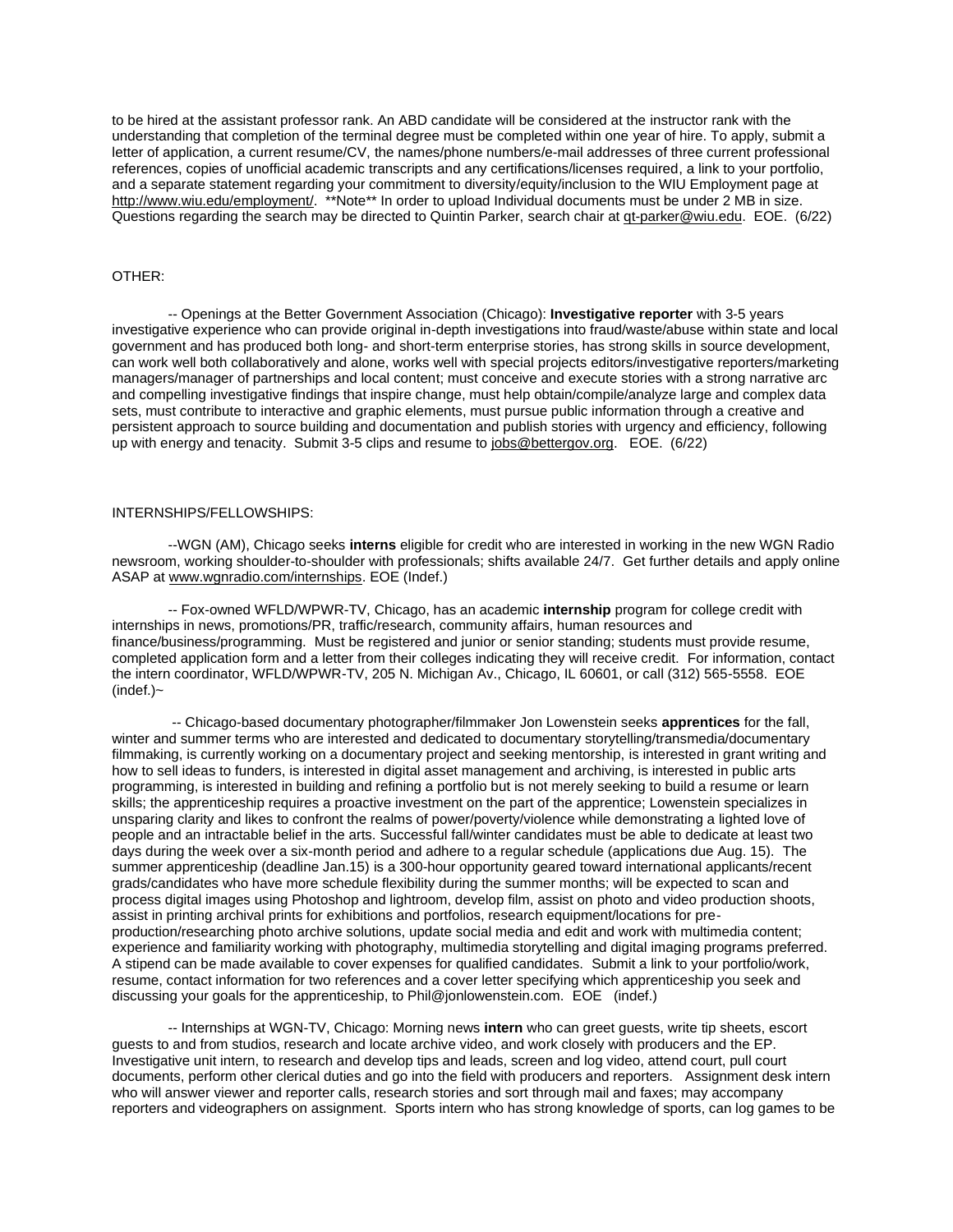used for highlights, scan the wires, learn to identify the proper highlights, video, sound bites and other materials for shows, help in the field with interviews, and learn to use the Sony Newsbase clip edit system that allows editing straight from desk computers; good for those seeking "hands-on" experience. Experience not a requirement, but must be creative, curious, have proper business demeanor and the ability to listen and learn. Must be available 15 hours a week for 13 weeks. Must be college juniors, seniors or graduate students able to get credit for work. Resumes to the WGN-TV HR Dept., 2501 W. Bradley Pl., Chicago, IL 60618, call (773) 528-1387 or go online to [www.nexstar.tv.](http://www.nexstar.tv/) EOE (Indef.)

-- WREX-TV, Rockford, IL seeks unpaid **interns** in its news, sports and production departments who can get credit from their school; the station will consider both high school and college students able to get credit from their schools. Apply online at [www.careersatquincy.com.](http://www.careersatquincy.com/) EOE (Indef.)

-- WIFR-TV, Rockford, IL seeks **interns** who are seeking a degree in communications or broadcast journalism and have the recommendation of an advisor; internships are unpaid, so students should show proof that they will receive college credit or endorsement for their work. Resume and letter of recommendation to WIFR-TV Internships, Box 123, Rockford, IL 61105 EOE (Indef.)

-- The University of Illinois at Springfield seeks **spring grads and young reporters** who want to level up their journalism job prospects with a **master's degree and a professional news internship** through the renowned 10-month UIS Public Affairs Reporting program, which is a unique blend of classroom study and a full-time job as a state government and politics reporter in the Illinois Statehouse press room for a professional newspaper/wire service/broadcast station. Guaranteed scholarships, monthly stipends and tuition waivers make PAR one of the most cost- and time-efficient ways to boost your career. Previous journalism experience is helpful but not required. New class begins Aug. 19. For more, visit [www.uis.edu/par](http://www.uis.edu/par) or contact program director Jason Piscia at [jason.piscia@uis.edu.](mailto:jason.piscia@uis.edu) EOE. (7/31)

-- WTMJ-TV, Milwaukee, WI seeks newsroom **interns** who are juniors or seniors, able to earn college credit, have the ability to spend at least 25 hours a week in the newsroom and can work flexible schedules. Nonpaid. Letter should include desired start date, and the dates and times you would be available for a brief interview. Send with resume to the intern coordinator/TV News, WTMJ-TV, 720 E. Capitol Dr., Milwaukee, WI 53212. EOE (indef.)

-- WISN-AM, Milwaukee, WI seeks **interns** for a newsroom that is fast-paced, gathers local news aggressively, and needs interns who can work in-studio and in the field, research and produce stories, answer listener phone calls, and be able to work flexible hours. Internship is unpaid; must be taken for college credit. Applications are taking on an ongoing basis for internships summer, fall and spring. Tape and resume to the WISN-AM News Internship Program, 12100 W. Howard Av., Greenfield, WI 53228, or call (414) 944-5494. EOE (indef.)

-- WDJT-TV, Milwaukee, WI seeks **interns** (Job #HR-Internship) in a variety of areas who can commit 15 hours a week for an entire semester during the regular school year; must receive college credit, as the internship is unpaid; available internships include bilingual (Spanish-English) news intern, sports intern, producer assistant intern, assignment desk intern, meteorology intern, sales intern, engineering intern, production intern, master control intern and promotions intern. To apply contact Internships c/o the WDJT-TV HR Dept., 809 S. 60th St., Milwaukee, WI 53214 or fax (414) 607-8188. EOE (Indef.)

 -- WBAY-TV, Green Bay, WI seeks **interns** in its news, sports, sales and engineering department, with every effort made to assign meaningful projects and tasks, with supervision and evaluation; must be a full-time student (junior or senior standing preferred) and done for credit as a part of a bona fide course of study with credit. Send resume and letter stating personal objectives and hoped-for accomplishments to WBAY-TV, 115 S. Jefferson St., Green Bay, WI 54301. (Indef.)

# PUBLIC RELATIONS/PROMOTIONS:

-- The Carle Foundation (Champaign, IL) seeks a **communications (public relations) partner** (Job #23533) with 5-7 years experience; weekday daytime hours who can develop communication strategies targeted to internal and/or external audiences based on identified service lines, including employees, physicians, board members, media, general public and others to keep staff, patients and members informed and engaged; must write and edit stories and messaging for consistency across all audiences and determines the most appropriate communications vehicles or channels. Apply online at

[https://carle.org/careers/job/28894?fbclid=IwAR2tJZIVTXjGAk0OLy5t47RU2v8QxO2YsmBCIBt\\_EtH2cvlSg6vuqYW-](https://carle.org/careers/job/28894?fbclid=IwAR2tJZIVTXjGAk0OLy5t47RU2v8QxO2YsmBCIBt_EtH2cvlSg6vuqYW-DNg)[DNg.](https://carle.org/careers/job/28894?fbclid=IwAR2tJZIVTXjGAk0OLy5t47RU2v8QxO2YsmBCIBt_EtH2cvlSg6vuqYW-DNg) , EOE (7/10)